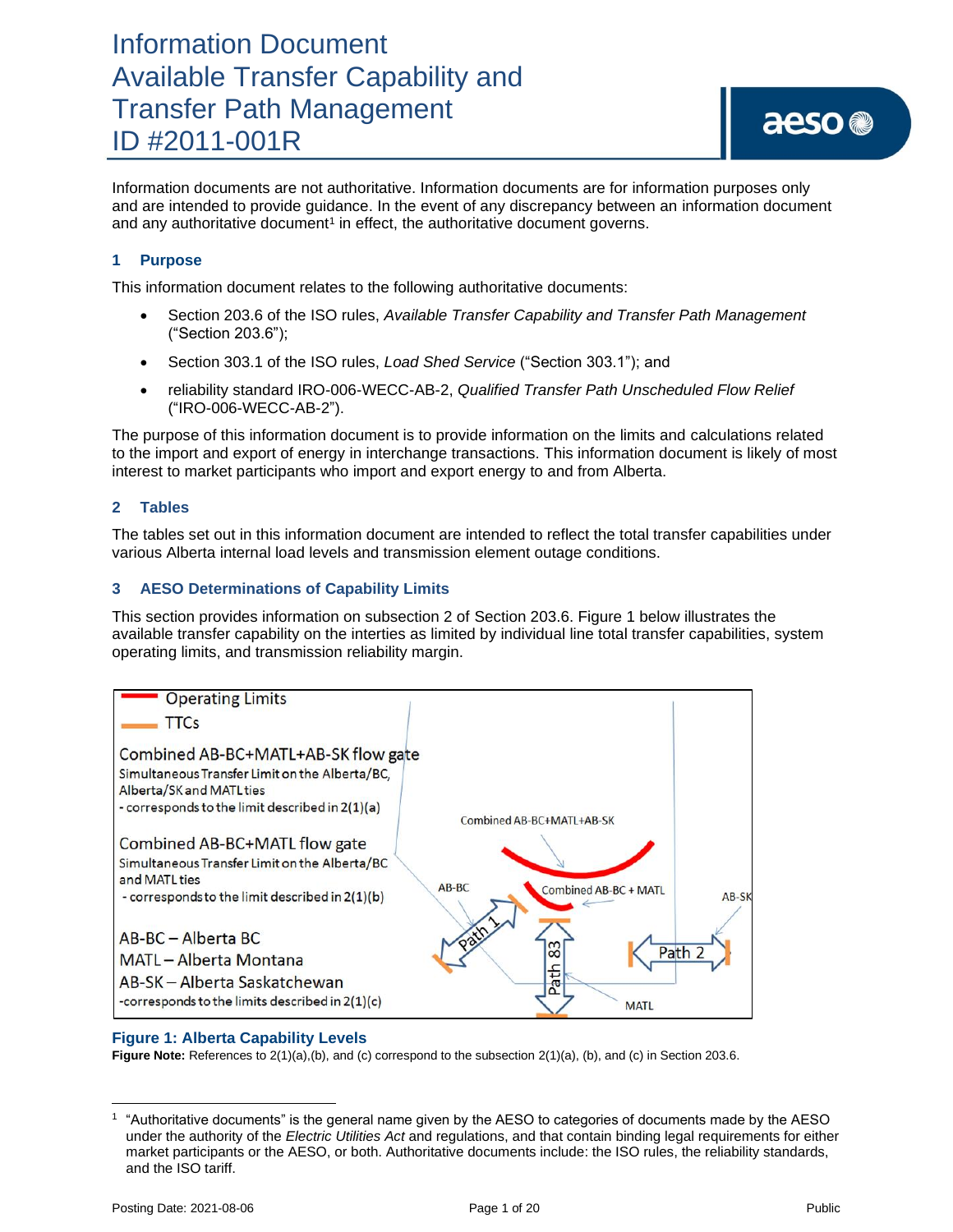### **4 AESO Determinations of Total Transfer Capability**

This section provides information on subsection 3 of Section 203.6.

The calculation of total transfer capability and available transmission capability in Section 203.6 is based upon requirements established in the NERC's reliability standards MOD-001-1a, *Available Transmission System Capability* and MOD-029-1a, *Rated System Path Methodology*.

In general, when determining Alberta's total transfer capability, the AESO considers factors such as:

- a) Alberta internal load levels;
- b) any interconnected electric system forecast or real time conditions, including outages of bulk transmission lines and generating units; and
- c) other conditions, including any seasonal restrictions based on Alberta internal load.

### **4.1 Alberta-British Columbia Transfer Path Import Total Transfer Capability Determinations**

The Alberta-British Columbia transfer path import total transfer capability varies based on Alberta internal load system normal conditions and transmission element outage conditions. Tables 1(a) and 1(b) below set out the total transfer capability under these various conditions.

### **Table 1(a): British Columbia to Alberta Import Total Transfer Capability (MW) Summer Season (May 1 to October 31)**

|                                        | System Normal <sup>1</sup> |     | 1201L <sup>1</sup> Out of Service | <b>Path 1 Out of Service</b> |
|----------------------------------------|----------------------------|-----|-----------------------------------|------------------------------|
| <b>Montana-Alberta Intertie Status</b> | In<br>Out                  |     | Out                               |                              |
| Alberta Internal Load                  | 800                        | 700 | 65                                |                              |

**Table Notes:**

1. When 1114L (102S Langdon-520S Bennet) or Bennett 520S 500 kV / 240 kV transformer is out of service, 1201L is also out of service.

#### **Table 1(b): British Columbia to Alberta Import Total Transfer Capability (MW) Winter Season (November 1 to April 30)**

| Alberta Internal Load                  | <b>System Normal</b> |     | 1201L <sup>1</sup> Out of Service | <b>Path 1 Out of Service</b> |
|----------------------------------------|----------------------|-----|-----------------------------------|------------------------------|
| <b>Montana-Alberta Intertie Status</b> | <b>In</b>            | Out | Out                               |                              |
| All Alberta Internal Load              | 800                  | 780 | 65                                |                              |

**Table Note:**

1. When 1114L (102S Langdon-520S Bennet) or Bennett 520S 500 kV / 240 kV transformer is out of service, 1201L is also out of service.

### **4.2 Alberta-British Columbia Transfer Path Export Total Transfer Capability Determinations**

For any given system condition, the export total transfer capability will not exceed the maximum export total transfer capability as specified in Table 2(a) and [Table 2](#page-2-0)(b) below.

For multiple outages to more than one transmission element, or for accumulated capacitor bank unavailability in the Calgary area greater than 395 MVAr, the AESO determines the maximum export total transfer capability limits by studies based on the specific system conditions at the time of the multiple outages or unavailability. If such studies are not available, the export total transfer capability is reduced to 50 MW if the Montana-Alberta intertie is in service, or 65 MW if it is out of service.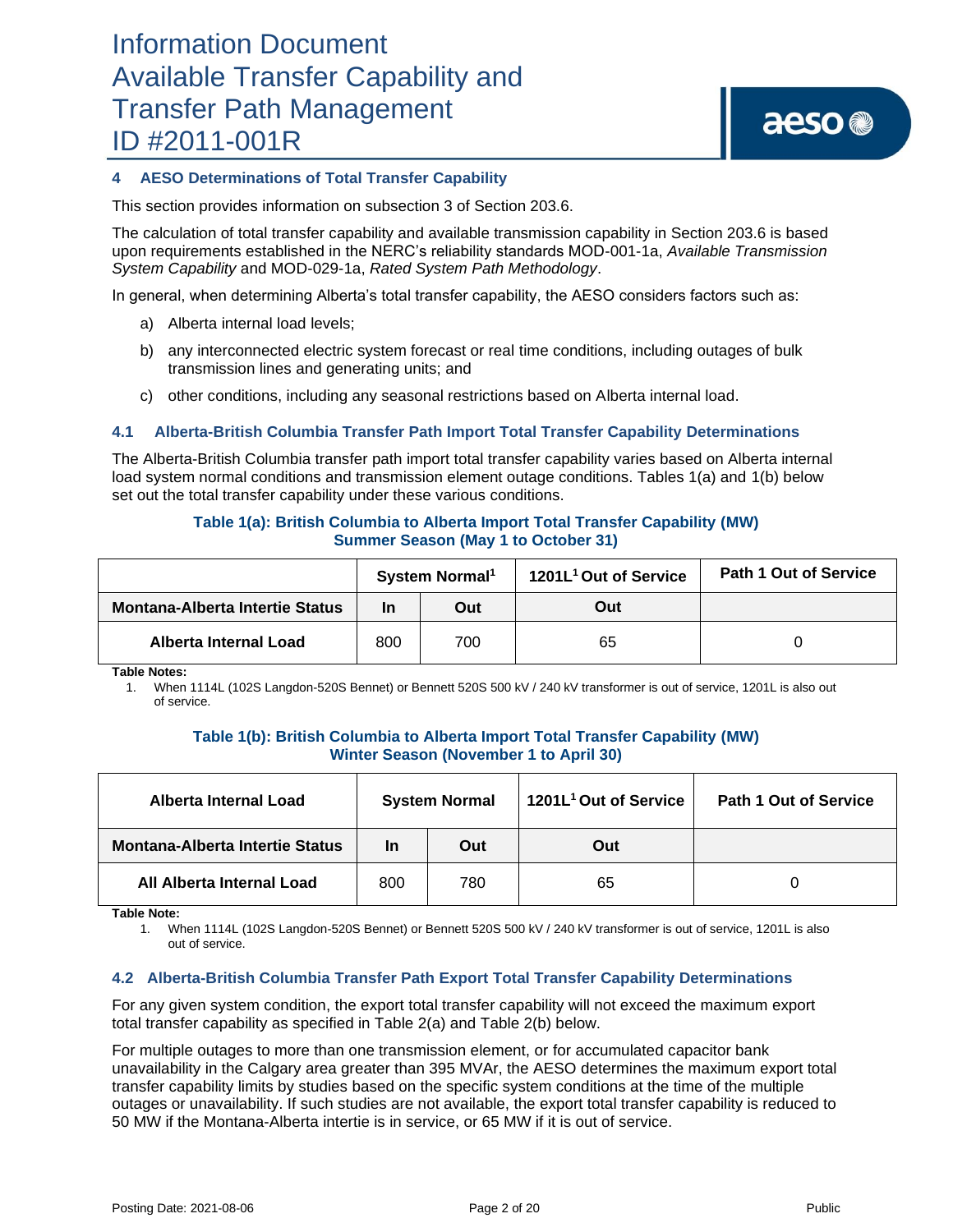

### **Table 2(a): Alberta to British Columbia Export Total Transfer Capability (MW) Summer Season (May 1 to October 31)**

|                                        | <b>System Normal</b> |      | 1201L <sup>1</sup> Out of Service | <b>Path 1 Out of Service</b> |
|----------------------------------------|----------------------|------|-----------------------------------|------------------------------|
| <b>Montana-Alberta Intertie Status</b> | Out<br>In            |      | Out                               |                              |
| Alberta Internal Load                  | 1000                 | 1000 | 80                                |                              |

<span id="page-2-0"></span>**Table Note:**

1. When 1114L (102S Langdon-520S Bennet) or Bennett 520S 500 kV / 240 kV transformer is out of service, 1201L is also out of service.

### **Table 2(b): Alberta to British Columbia Export Total Transfer Capability (MW) Winter Season (November 1 to April 30)**

|                                        | <b>System Normal</b> |      | 1201L <sup>1</sup> Out of Service | <b>Path 1 Out of Service</b> |
|----------------------------------------|----------------------|------|-----------------------------------|------------------------------|
| <b>Montana-Alberta Intertie Status</b> | Out<br>In            |      | Out                               |                              |
| <b>Alberta Internal Load</b><br>1000   |                      | 1000 | 105                               |                              |

### **4.3 Alberta-Montana Transfer Path Import Total Transfer Capability Determinations**

The Alberta-Montana transfer path import total transfer capability varies based on Alberta internal load system normal conditions and transmission element outage conditions. Table 3(a) below sets out the total transfer capability under these various conditions.

### **Table 3(a): Montana to Alberta Import Total Transfer Capability<sup>1</sup> (MW)**

|                       | <b>System Normal</b> | 1201L out of service $2,3$<br>or 1201L Direct Transfer Trip is out of service<br>or Montana-Alberta intertie local remedial action<br>scheme is out of service<br>or interconnected electric system islanded from<br>the Western Interconnection through BC Hydro <sup>4</sup> |
|-----------------------|----------------------|--------------------------------------------------------------------------------------------------------------------------------------------------------------------------------------------------------------------------------------------------------------------------------|
| Alberta Internal Load | 310                  |                                                                                                                                                                                                                                                                                |

**Table Notes:**

1. The interconnected electric system is also referred to as the AIES.

2. If the high speed communication equipment used for orderly shutdown and line protection schemes is out of service, Path 83 (Montana-Alberta intertie 240/230 kV line) will be removed from service.

3. A 1201L outage in real time results in a direct transfer trip to the Montana Alberta intertie, also referred to as MATL. For a planned outage to 1201L, the AESO takes Path 83 (Montana-Alberta intertie 240/230 kV line) out of service prior to removing 1201L.

4. When 1114L (102S Langdon-520S Bennet) or Bennett 520S 500 kV / 240 kV transformer is out of service, 1201L is also out of service.

5. The AESO takes Path 83 (Montana-Alberta intertie 240/230 kV line) out of service for any outage in British Columbia that causes the interconnected electric system to be islanded from the WECC.

### **4.4 Alberta-Montana Transfer Path Export Total Transfer Capability Determinations**

The AESO determines the Alberta-Montana transfer path export total transfer capability at the Alberta-Montana border as specified in Table 3(b) below.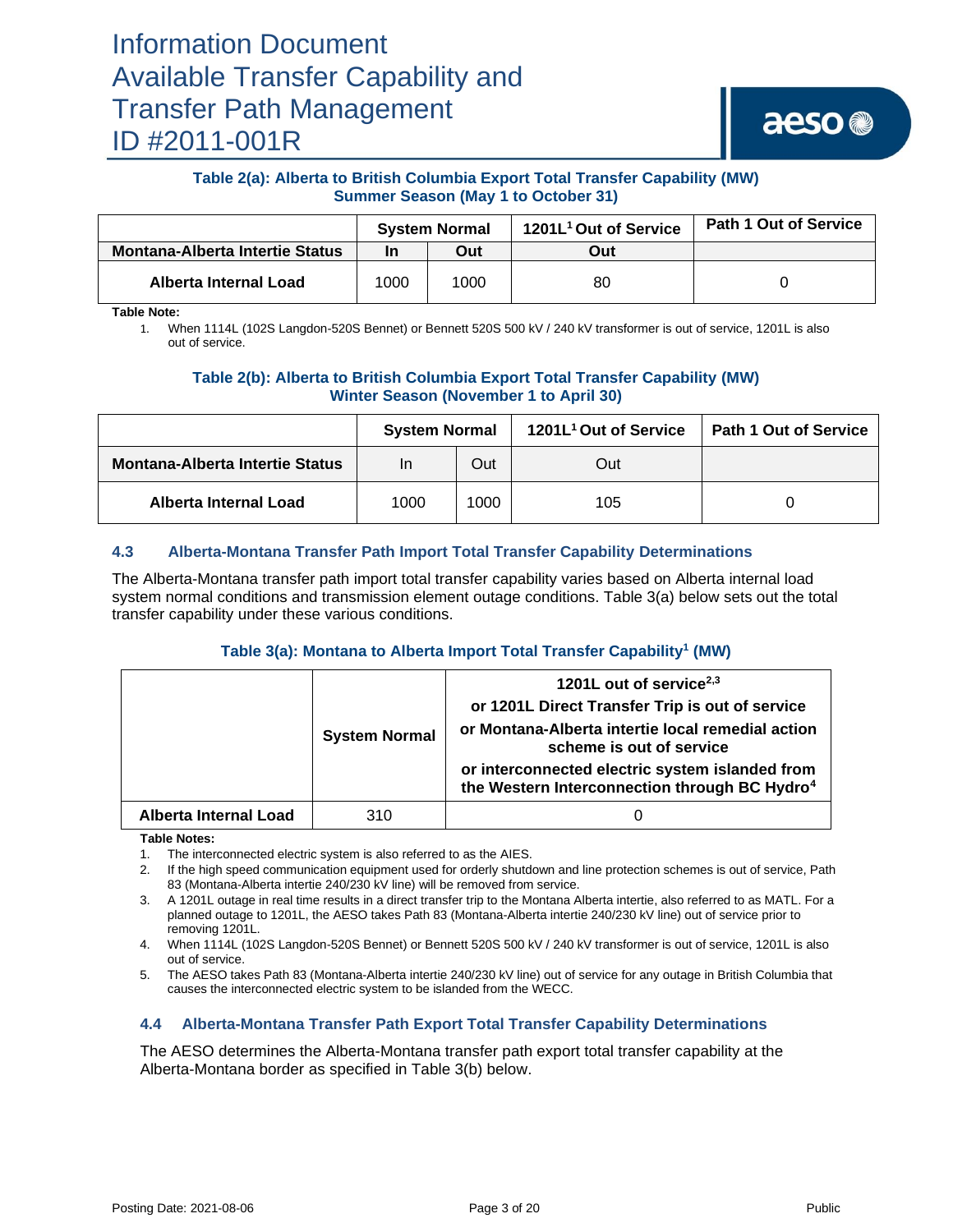# aeso<sup>®</sup>

### **Table 3(b): Alberta to Montana Export Total Transfer Capability<sup>1</sup> (MW)**

|                              |                      | 1201L out of service <sup>2,3</sup>                                                                             |
|------------------------------|----------------------|-----------------------------------------------------------------------------------------------------------------|
|                              |                      | or 1201L Direct Tranfer Trip is out of<br>service                                                               |
|                              | <b>System Normal</b> | or Montana-Alberta intertie local<br>remedial action scheme is out of service                                   |
|                              |                      | or interconnected electric system<br>islanded from the Western<br>Interconnection through BC Hydro <sup>4</sup> |
| <b>Alberta Internal Load</b> | 315                  |                                                                                                                 |

#### **Table Notes:**

- 1. If the high speed communication equipment used for orderly shutdown and line protection schemes is out of service, Path 83 (MATL 240/230 kV line) will be removed from service.
- 2. A 1201L outage in real time results in a direct transfer trip to the Montana-Alberta intertie, also referred to as MATL. For a planned outage to 1201L, the AESO takes Path 83 (Montana-Alberta intertie 240/230 kV line) out of service prior to removing 1201L.
- 3. When 1114L (102S Langdon-520S Bennet) or Bennett 520S 500 kV / 240 kV transformer is out of service, 1201L is also out of service.
- 4. The AESO takes Path 83 (Montana-Alberta intertie 240/230 kV line) out of service for any outage in British Columbia that causes the interconnected electric system to be islanded from the WECC.

### **4.5 Alberta-Saskatchewan Transfer Path Import Total Transfer Capability**

#### **Table 4(a): Saskatchewan to Alberta Import Total Transfer Capability (MW)**

|                               |        | <b>Import Total Transfer Capability</b> |
|-------------------------------|--------|-----------------------------------------|
|                               | Winter | Summer                                  |
| For any Alberta Internal Load | 153    | 153                                     |

### **4.6 Alberta-Saskatchewan Transfer Path Export Total Transfer Capability**

### **Table 4(b): Alberta to Saskatchewan Export Total Transfer Capability (MW)**

|                               |                      | <b>Export Total Transfer Capability</b> |                                       |  |
|-------------------------------|----------------------|-----------------------------------------|---------------------------------------|--|
|                               | <b>System Normal</b> | One McNeill capacitor<br>unavailable    | Two McNeill capacitors<br>unavailable |  |
| For any Alberta Internal Load | 153                  | 130                                     | 90                                    |  |

### **5 Available Transfer Capability Determinations by the AESO for a Transfer Path**

This section provides information on subsection 4 of Section 203.6.

The AESO calculates both the import available transfer capability and the export available transfer path capability for each transfer path according to the formula below:

the total transfer capability; *minus* 

the transmission reliability margin;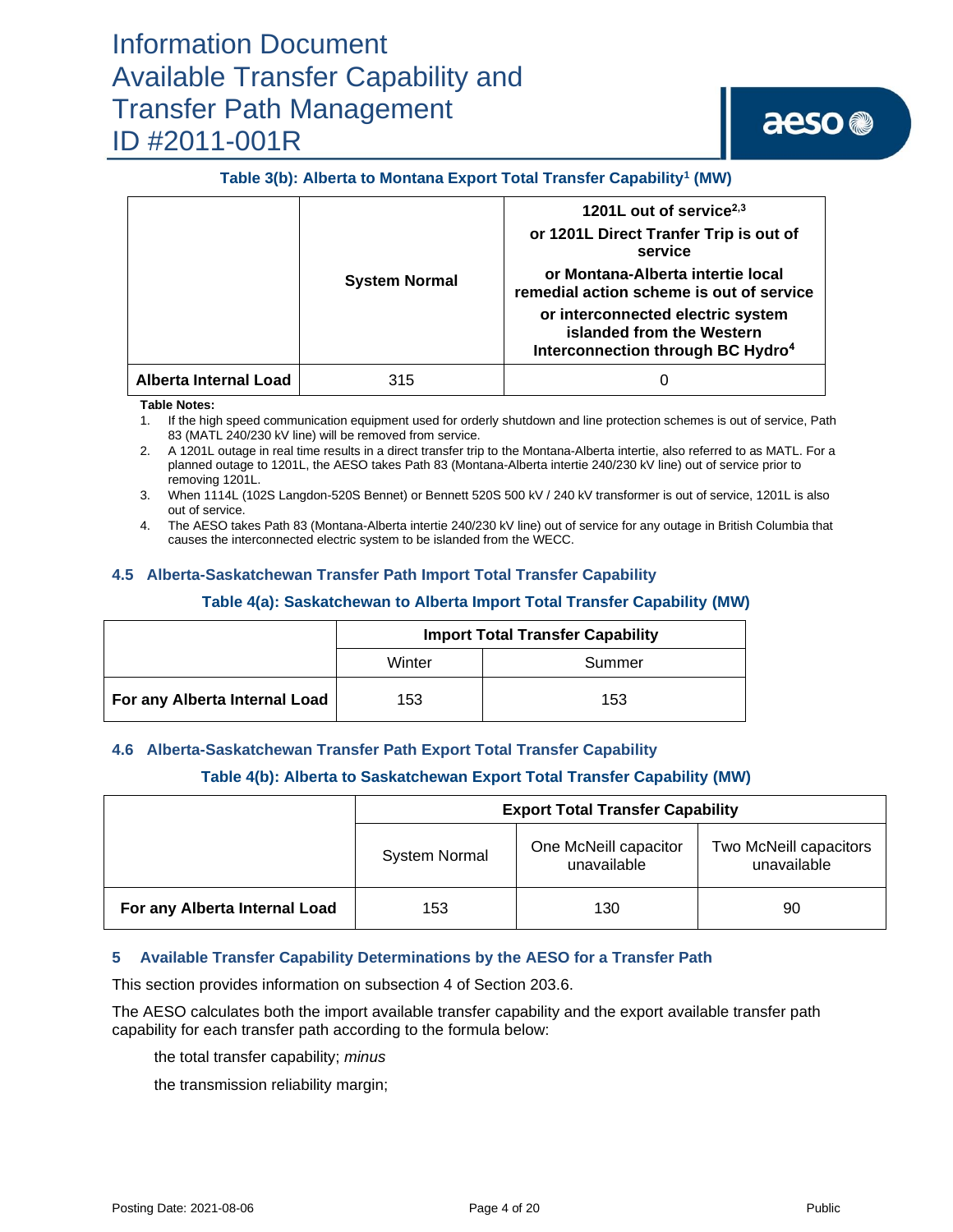where the transmission reliability margin is:

that amount of transfer capability the AESO determines is necessary to ensure the reliable operation of the Alberta interconnected electric system taking into account uncertainties in system conditions and the need for operating flexibility; and

the transmission reliability margin is composed of the system transmission reliability margin (TRMS) for variations due to balancing of generation and load on the interconnected electric system

*plus*

the allocation transmission reliability margin (TRMA) associated with joint operation of the transfer paths in the presence of a combined system operating limit.

### Or simply:  $\textrm{ATC} = \textrm{TTC} - (\textrm{TRM}_S + \textrm{TRM}_A)$

Refer to section 5.3 of this information document for further information regarding the determination of system transmission reliability margin and section 5.4 of this information document for the determination of allocation transmission reliability margin.

### **5.1 Reliability Factor Affecting the Combined British Columbia and Montana to Alberta Operating Limit for Import Available Transfer Capability**

#### (a) Intertia

The AESO monitors real-time system inertia and may reduce the combined British Columbia and Montana to Alberta operating limit for import available transfer capability if a particular threshold is exceeded.

The real-time inertia based available intertie capability reduction formula ("inertia formula") calculates a ratio based on the real-time system inertia, the amount of load shed service for import (LSSi) for which dispatches have been issued, and the British Columbia/Montana (BC/MT) net schedule. If the ratio exceeds an established threshold value, the import available transfer capability may be reduced and a new available transfer capability may be calculated to ensure that the threshold is not exceeded.

Inertia formula = (BC/MT net schedule – dispatches issued for LSSi) / real-time system inertia

The inertia formula ratio should be less than or equal to the threshold of 0.0135. If the ratio is higher than 0.0135, the AESO reduces the available transfer capability in order to meet the threshold. The amount of load shed service for import for which dispatches have been issued prior to the available transfer capability reduction will remain the same.

### **5.2 Posting the Available Transfer Capability**

The AESO posts available transfer capability for 24 hour periods on the AESO website in the *Real-time ATC Allocation Report*. The posting automatically updates at 85 minutes in advance of the settlement interval, at 15 minutes in advance of the settlement interval if required, and in real-time if system operating limits change in the current settlement interval. In addition to the *Real-time ATC Allocation Report*, the AESO provides forward looking intertie capability reports, and historical intertie capability reports.

At 25 minutes prior to each settlement interval, the AESO updates the *Real-time ATC Allocation Report* for the next settlement interval plus one settlement interval and beyond as follows:

- (a) the AESO recalculates total transfer capabilities and system transmission reliability margin based on forecast system conditions according to the tables described within this information document; and
- (b) the AESO calculates allocation transmission reliability margin as described in section 5.4 below.

Within 15 minutes prior to the start of the settlement interval, if the operating limit on any given path changes, and the sum of the e-tags violates a path limit, the AESO will curtail e-tags as per subsection 11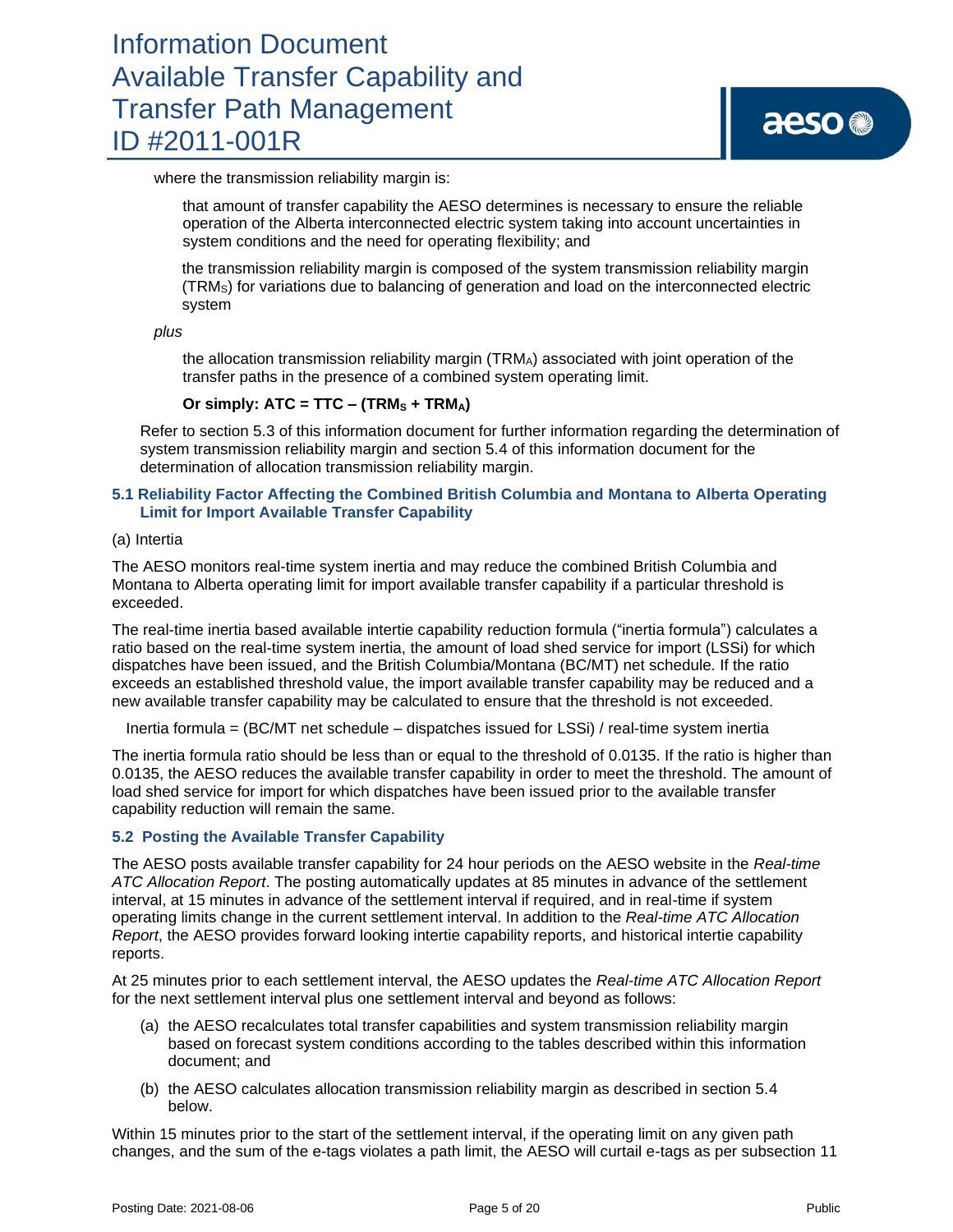## aeso<sup>®</sup>

of Section 203.6. As soon as practicable, the AESO will update the *Real-time ATC Allocation Report* for the next settlement interval, due to any one or more of system operating limit, total transfer capability, and transmission reliability margin changes since the last update.

During the settlement interval, the AESO updates the *Real-time ATC Allocation Report* and recalculates the transfer path scheduling parameters, if required, due to real-time changes to any one or more of total transfer capability,system operating limits, and transmission reliability margin.

### **5.3 Determination of System Transmission Reliability Margin**

### **5.3.1 System Transmission Reliability Margin for the Alberta-British Columbia and Alberta-Montana Transfer Paths**

For other system conditions that are not listed below, the AESO may change the transmission reliability margin if it is required to ensure system reliability.

### **Table 5(a): Import Transmission Reliability Margin for the Alberta-British Columbia and Alberta-Montana transfer paths under various system conditions (MW)**

|                                                               | <b>Import Transmission Reliability Margin</b>                                                                    |                         |                                                      |                                                        |                                                            |  |  |  |
|---------------------------------------------------------------|------------------------------------------------------------------------------------------------------------------|-------------------------|------------------------------------------------------|--------------------------------------------------------|------------------------------------------------------------|--|--|--|
| <b>System</b>                                                 |                                                                                                                  | <b>British Columbia</b> | <b>Montana</b>                                       | <b>British Columbia</b><br>/Montana                    | <b>System</b>                                              |  |  |  |
| <b>Conditions</b>                                             | Montana-<br>Montana-<br><b>Alberta</b><br><b>Alberta</b><br>Intertie in<br>Intertie out<br>of service<br>service |                         | Montana-<br><b>Alberta</b><br>Intertie in<br>service | <b>Connected to</b><br><b>WECC</b>                     | <b>British</b><br>Columbia/Montana/<br><b>Saskatchewan</b> |  |  |  |
| System Normal (N-0)                                           | 50                                                                                                               | 65                      | 15                                                   | 65                                                     |                                                            |  |  |  |
| 1201L Out of Service <sup>1</sup>                             | n/a                                                                                                              | 65                      | n/a                                                  |                                                        |                                                            |  |  |  |
| 1201L in service with<br>insufficient contingency<br>reserves | 50                                                                                                               | 65                      | 15                                                   | Higher value of 65<br>or<br>TRM=TTC-<br>Calculated ATC | 65                                                         |  |  |  |
| Path 1 Out of Service                                         | 0                                                                                                                | 0                       | 0                                                    | 0                                                      | 0                                                          |  |  |  |

1201L In Service; **and** any BC Hydro transmission outages result in BC Hydro area load being serviced by or potentially being served by Alberta.

| 2L113 outage | $50;$ plus<br>MW flow<br>on 887L<br>and 786L | 65; plus<br>MW flow on<br>887L and<br>786L | 15 | Higher value of 65<br>or<br>TRM=TTC-<br>Calculated ATC <sup>2</sup> | 65 |
|--------------|----------------------------------------------|--------------------------------------------|----|---------------------------------------------------------------------|----|
| 5L92 outage  | 50                                           | 65                                         | 15 | Higher value of 65<br>or<br>TRM=TTC-<br>Calculated ATC <sup>3</sup> | 65 |
| 2L294 outage | 50                                           | 65                                         | 15 | Higher value of 65<br>or<br>TRM=TTC-                                | 65 |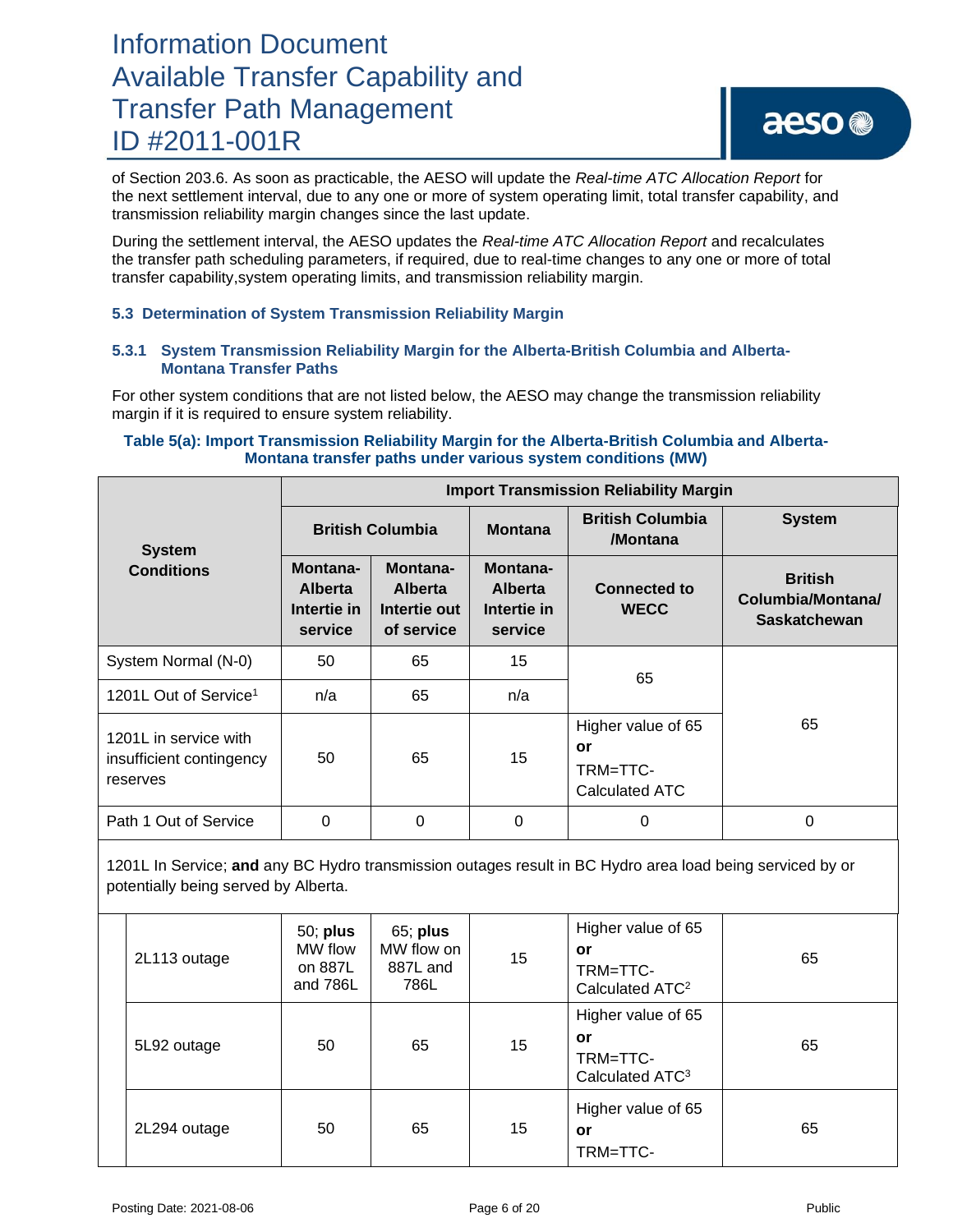## aeso<sup>®</sup>

|                                                                               | <b>Import Transmission Reliability Margin</b>        |                                                                                                                  |                |                                                                     |                                                            |  |  |
|-------------------------------------------------------------------------------|------------------------------------------------------|------------------------------------------------------------------------------------------------------------------|----------------|---------------------------------------------------------------------|------------------------------------------------------------|--|--|
| <b>System</b>                                                                 | <b>British Columbia</b>                              |                                                                                                                  | <b>Montana</b> | <b>British Columbia</b><br>/Montana                                 | <b>System</b>                                              |  |  |
| <b>Conditions</b>                                                             | Montana-<br><b>Alberta</b><br>Intertie in<br>service | Montana-<br>Montana-<br><b>Alberta</b><br><b>Alberta</b><br>Intertie out<br>Intertie in<br>of service<br>service |                | <b>Connected to</b><br><b>WECC</b>                                  | <b>British</b><br>Columbia/Montana/<br><b>Saskatchewan</b> |  |  |
|                                                                               |                                                      |                                                                                                                  |                | Calculated ATC <sup>4</sup>                                         |                                                            |  |  |
| 1L274/L274<br>Any section<br>between Natal and<br>Fording Coal Britt<br>Creek | 50; plus<br>MW flow<br>on 887L                       | 65; plus<br>MW flow on<br>887L                                                                                   | 15             | Higher value of 65<br>or<br>TRM=TTC-<br>Calculated ATC <sup>5</sup> | 65                                                         |  |  |

**Table Notes:**

1. TRM refers to transmission reliability margin. ATC refers to available transfer capability.

2. When 1114L (102S Langdon-520S Bennet) or Bennett 520S 500 kV / 240 kV transformer is out of service, 1201L is also out of service.

3. Calculation for British Columbia/Montana import available transfer capability = calculated available transfer capability minus the flow on 887L and 786L into BC.

4. Calculation for British Columbia/Montana import available transfer capability = calculated available transfer capability – most severe single contingency.

5. Calculation for British Columbia/Montana import available transfer capability = calculated available transfer capability minus British Columbia island load.

6. Calculation for British Columbia/Montana import available transfer capability = calculated available transfer capability minus the flow on 887L into British Columbia.

### **Table 5(b): Export Transmission Reliability Margin for the Alberta-British Columbia and Alberta-Montana transfer paths under various system conditions (MW)**

|                                   | <b>Export Transmission Reliability Margin</b>        |                                                          |                |                                               |                                                                |  |  |
|-----------------------------------|------------------------------------------------------|----------------------------------------------------------|----------------|-----------------------------------------------|----------------------------------------------------------------|--|--|
| <b>System Conditions</b>          | <b>British Columbia</b>                              |                                                          |                | <b>British</b><br>Columbia/<br><b>Montana</b> | System <sup>1</sup>                                            |  |  |
|                                   | Montana-<br><b>Alberta</b><br>Intertie in<br>service | Montana-<br><b>Alberta</b><br>Intertie out<br>of service | <b>Montana</b> | <b>Connected to</b><br><b>WECC</b>            | <b>British</b><br><b>Columbia/Mon</b><br>tana/Saskatch<br>ewan |  |  |
| System Normal (N-0)               | 50                                                   | 65                                                       | 15             | 65                                            | 65                                                             |  |  |
| 1201L Out of Service <sup>1</sup> | N/A                                                  | 65                                                       | N/A            |                                               |                                                                |  |  |
| Path 1 Out of Service             | $\Omega$                                             | 0                                                        | $\Omega$       | 0                                             | 0                                                              |  |  |

**Table Note:**

1. When 1114L (102S Langdon-520S Bennet) or Bennett 520S 500 kV / 240 kV transformer is out of service, 1201L is also out of service.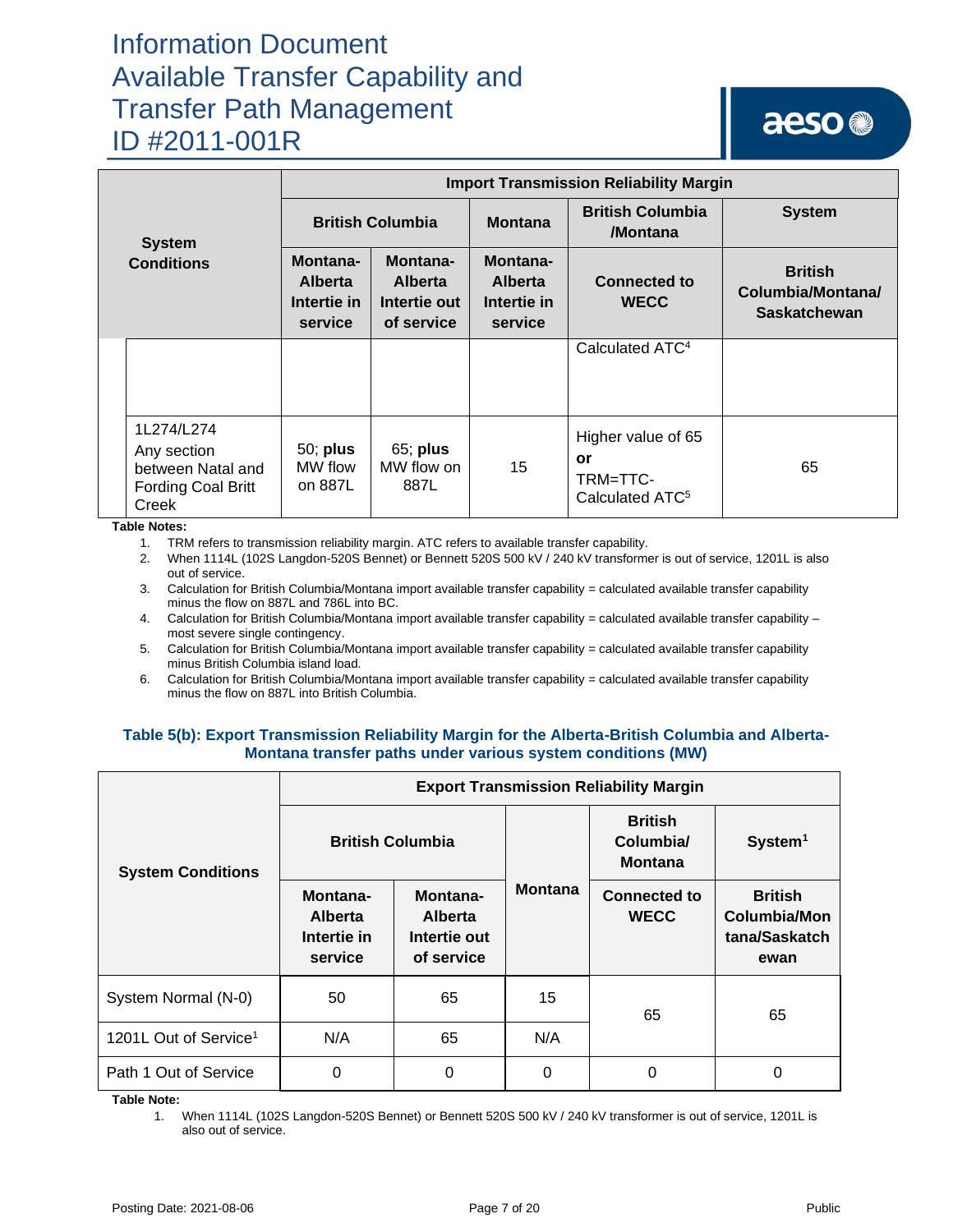## aeso<sup>®</sup>

### **5.3.2 System Transmission Reliability Margin for the Alberta-Saskatchewan Transfer Path**

Because the Alberta-Saskatchewan intertie is a direct current connection and controls to a set point with no variance, the system transmission reliability margin equals 0.

The minimum flow over the McNeill back-to-back direct current converter is 15 MW in either direction due to technical limitations and, therefore, the net interchange schedule over the converter cannot be less than 15 MW (other than 0) in either direction.

If the minimum flow limit is not met, the AESO curtails the net interchange schedule to plus 15 MW, 0 MW, or minus 15 MW, whichever is the least.

### **5.4 Determination of Allocation Transmission Reliability Margin**

Allocation transmission reliability margins are required to reflect the system limitations associated with joint operation of the transfer paths. Engineering studies determine system operating limits for the interconnected electric system which may apply to combinations of transfer paths to ensure that the interconnected electric system is operated in a reliable state. If the operating limits described in this subsection 5.4 of this information document are less than the sum of the total transfer capability of the affected transfer paths, and are expected to be binding based on energy offers received, then the AESO reduces the available transfer capability of each applicable transfer path. This is done by increasing allocation transmission reliability margins such that the final sum of available transfer capabilities equals the operating limit adjusted for a transmission reliability margin. To determine the available transfer capability limit which applies to the transfer path combination, or maximum volume which can be scheduled across the transfer path combination, the AESO subtracts a transmission reliability margin, generally composed of the sum of the individual transfer path system transmission reliability margin values, from the operating limit.

The AESO determines the allocation transmission reliability margin for a transfer path as follows:

(a) if the volume of offers and bids for a transfer path combination is greater than the relevant operating limit then the AESO calculates the allocation transmission reliability margin for each transfer path based on the results of the available transfer capability allocation protocol defined in subsection 10 of Section 203.6 where

### TRMa=TTC-TRMs-ATC; or

(b) if the volume of offers and bids for a transfer path combination is not greater than the relevant operating limits then the AESO sets the allocation transmission reliability margin to 0. This indicates there were not enough offers or bids to require an available transfer capability allocation. Even though an allocation is not required, the operating limit is still the constraining factor on the transfer path, or combinations of transfer paths.

The AESO identified operating limits for the following intertie combinations:

- (a) combined British Columbia/Montana to Alberta as per subsection 2(1)(b) of Section 203.6;
- (b) Alberta to combined British Columbia/Montana as per subsection 2(1)(b) of Section 203.6;
- (c) combined British Columbia/Montana and Saskatchewan to Alberta as per subsection 2(1)(c) of Section 203.6; and
- (d) Alberta to Combined British Columbia, Montana and Saskatchewan as per subsection 2(1)(c) of Section 203.6.

### **5.4.1 The Combined British Columbia and Montana to Alberta Operating Limit for Import**

The British Columbia and Montana to Alberta system operating limit for import under various system conditions is provided in Tables 6(a) and 6(b) below.

The transmission reliability margin applied to the combined British Columbia and Montana to Alberta cutplane is normally the sum of the individual transmission reliability margins for each of the British Columbia and Montana interties. The AESO may also increase the combined British Columbia and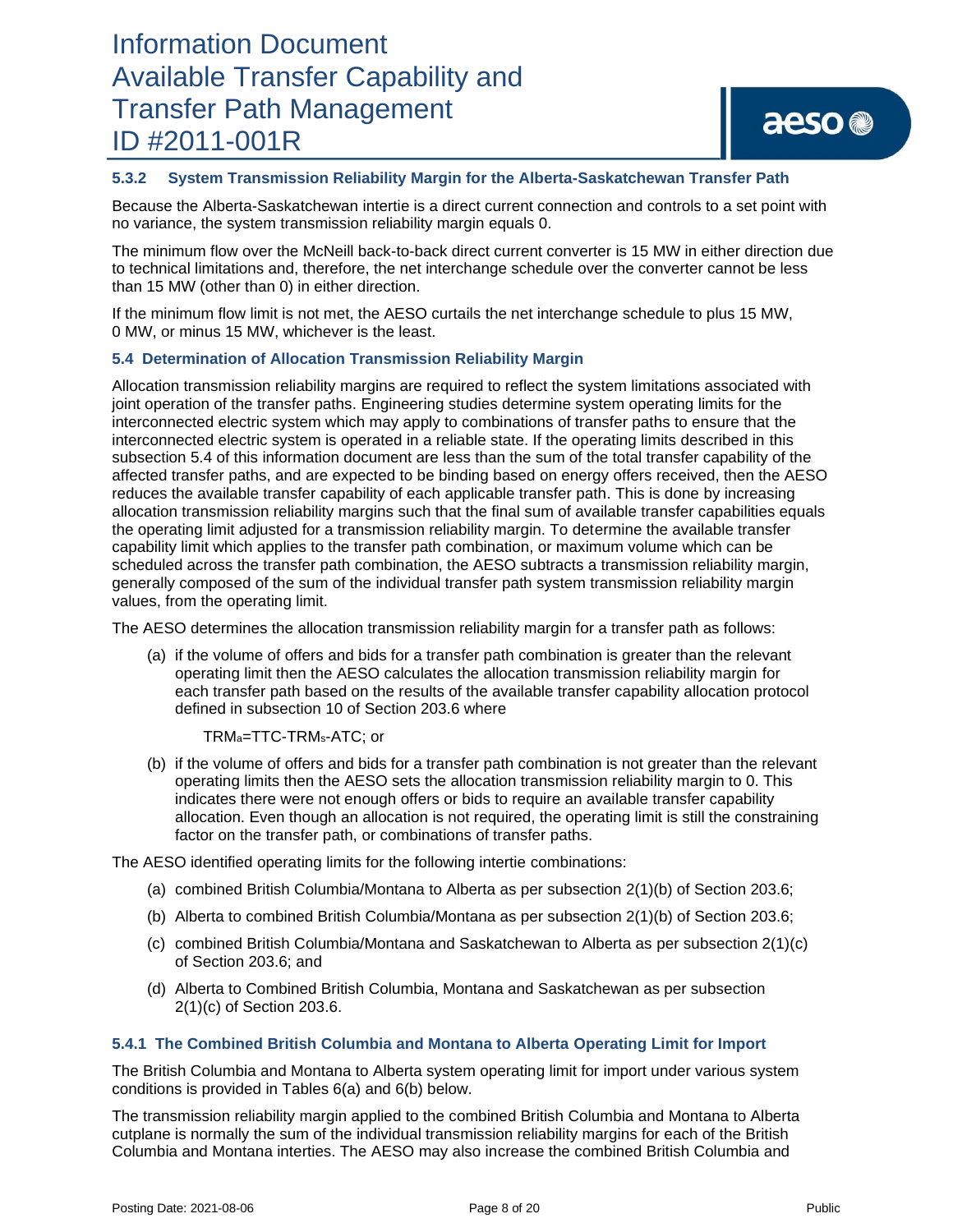Montana to Alberta transmission reliability margin during normal operating conditions if the available load under load shed service for import is insufficient, as shown in Table 7 below. Further details on load shed service for import can be found in Section 303.1.

### **Table 6(a): Combined British Columbia and Montana to Alberta Operating Limit for Import (MW) Summer Season (May 1 to October 31)**

|                          | <b>System Normal Import</b> | 1201L <sup>1</sup>    | Path 1                |
|--------------------------|-----------------------------|-----------------------|-----------------------|
|                          | Limit                       | <b>Out of Service</b> | <b>Out of Service</b> |
| Alberta Internal<br>_oad | 1110                        | 65                    |                       |

**Table Notes:**

1. When 1114L (102S Langdon-520S Bennet) or Bennett 520S 500 kV / 240 kV transformer is out of service, 1201L is also out of service.

### **Table 6(b): Combined British Columbia and Montana to Alberta Operating Limit for Import (MW) Winter Season (November 1 to April 30)**

|                                        | <b>System Normal Import</b> | 1201L <sup>1</sup>    | Path 1                |
|----------------------------------------|-----------------------------|-----------------------|-----------------------|
|                                        | Limit                       | <b>Out of Service</b> | <b>Out of Service</b> |
| <b>Alberta</b><br><b>Internal Load</b> | 1110                        | 65                    |                       |

**Table Notes:**

1. When 1114L (102S Langdon-520S Bennet) or Bennett 520S 500 kV / 240 kV transformer is out of service, 1201L is also out of service.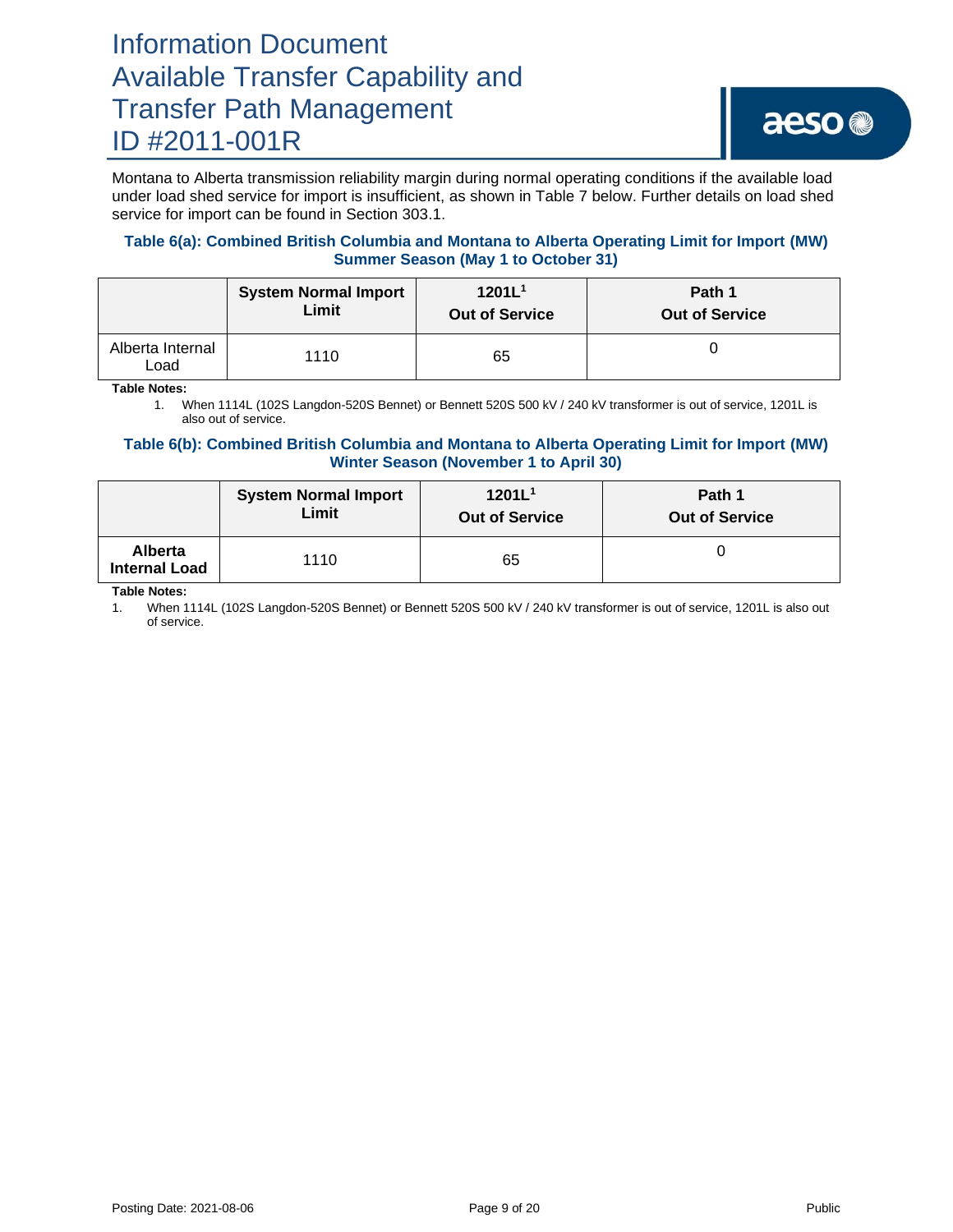### **Table 7a: Minimum Amount of Load Shed Service for Import Load Requirement (MW)**

Minimum amount of load shed service for import load requirement is based on the combined British Columbia/Montana net import schedule and the Alberta internal load during normal weather conditions.

| <b>BC/MT Available Transfer Capacility Import</b> 2,3<br>7000 |            | Alberta Internal Load <sup>1</sup> |                 |            |              |             |             |             |             |             |             |              |
|---------------------------------------------------------------|------------|------------------------------------|-----------------|------------|--------------|-------------|-------------|-------------|-------------|-------------|-------------|--------------|
|                                                               |            | 7500                               | 8000            | 8500       | 9000         | 9500        | 10000       | 10500       | 11000       | 11500       | 12000       | 12500        |
|                                                               | to<br>7499 | to<br>7999                         | to<br>8499      | to<br>8999 | to<br>9499   | to<br>9999  | to<br>10499 | to<br>10999 | to<br>11499 | to<br>11999 | to<br>12499 | and<br>above |
|                                                               |            |                                    |                 |            |              |             |             |             |             |             |             |              |
| Below 450                                                     | 0          | $\mathbf 0$                        | $\Omega$        | $\Omega$   | $\mathbf 0$  | 0           | 0           | 0           | $\Omega$    | $\Omega$    | 0           | 0            |
| 451 to 500                                                    | 22         | 22                                 | 10 <sup>°</sup> | $\Omega$   | $\mathbf{0}$ | $\mathbf 0$ | 0           | $\Omega$    | $\Omega$    | $\Omega$    | $\Omega$    | 0            |
| 501 to 550                                                    | 73         | 73                                 | 60              | 21         | 27           | 10          | 10          | $\Omega$    | 0           | $\Omega$    | $\Omega$    | 0            |
| 551 to 600                                                    | 122        | 122                                | 105             | 74         | 74           | 60          | 50          | 45          | 25          | 10          | $\Omega$    | 0            |
| 601 to 650                                                    | 170        | 170                                | 155             | 122        | 122          | 100         | 97          | 93          | 76          | 60          | 43          | 43           |
| 651 to 700                                                    | 222        | 220                                | 206             | 174        | 166          | 150         | 143         | 139         | 124         | 101         | 93          | 91           |
| 701 to 750                                                    | 269        | 269                                | 257             | 225        | 217          | 197         | 190         | 184         | 166         | 153         | 139         | 136          |
| 751 to 800                                                    | 320        | 318                                | 307             | 275        | 268          | 243         | 237         | 232         | 215         | 200         | 185         | 178          |
| 801 to 850                                                    | 371        | 367                                | 357             | 325        | 312          | 293         | 285         | 279         | 264         | 246         | 231         | 225          |
| 851 to 900                                                    | 423        | 415                                | 408             | 375        | 360          | 342         | 332         | 326         | 313         | 293         | 277         | 272          |
| 901 to 950                                                    | 468        | 463                                | 458             | 426        | 410          | 389         | 378         | 373         | 362         | 339         | 323         | 318          |
| 951 to 1000                                                   | 527        | 517                                | 507             | 477        | 461          | 437         | 425         | 420         | 412         | 386         | 371         | 365          |
| 1001 to 1050                                                  | 585        | 570                                | 556             | 528        | 501          | 487         | 471         | 466         | 459         | 432         | 421         | 412          |
| 1051 to 1100                                                  | 645        | 630                                | 616             | 583        | 551          | 538         | 520         | 511         | 507         | 479         | 469         | 458          |
| 1101 to 1150                                                  | 700        | 685                                | 671             | 634        | 601          | 588         | 566         | 558         | 557         | 528         | 518         | 503          |
| 1151 to 1200                                                  | 764        | 741                                | 720             | 699        | 641          | 635         | 613         | 608         | 604         | 576         | 564         | 549          |
| 1201 to 1250                                                  | 828        | 802                                | 777             | 754        | 691          | 685         | 658         | 655         | 650         | 625         | 609         | 594          |

#### **Table Notes:**

1. If the Alberta internal load falls on or very close to a boundary of Table 1 ranges, the AESO uses the lower Alberta internal load range to determine the amount of load shed service for imports to arm.

2. When 5L92 is out of service, the AESO uses the total net combined British Columbia/Montana import plus the Alberta interconnected electric system most severe single contingency to determine the import level when applying this table.

3. When 2L294, 2L113, 1L274/L274 or the Natal transformers are out of service, the AESO uses the total net combined British Columbia/Montana import and the AIES load plus the British Columbia load served from Alberta via the 138 kV system to determine the LSSi required level.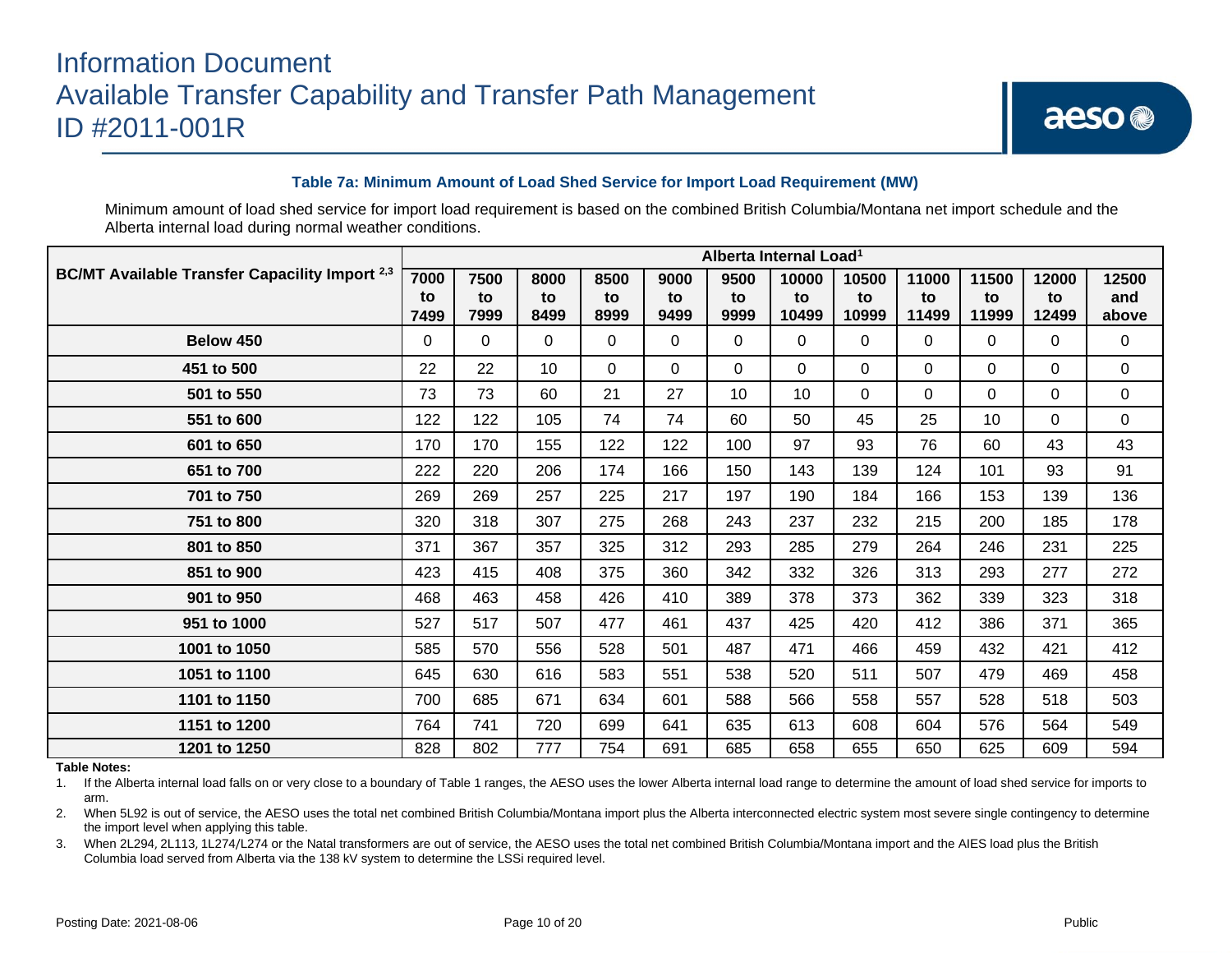**Table 7 (b): Minimum Amount of Load Shed Service for Import Load Requirement for Severe Weather Conditions along the Alberta-British Columbia intertie transmission corridor (MW)**

Minimum amount of load shed service for import load requirement when severe weather conditions, such as lightning activity occur along the Alberta-British Columbia intertie transmission corridor.

| <b>BC/MT</b>                                                                |                    |                 |                 |                 |                 | Alberta Internal Load <sup>1</sup> |                      |                      |                      |                      |                      |                       |
|-----------------------------------------------------------------------------|--------------------|-----------------|-----------------|-----------------|-----------------|------------------------------------|----------------------|----------------------|----------------------|----------------------|----------------------|-----------------------|
| <b>Available</b><br><b>Transfer</b><br><b>Capability</b><br>Import $^{2,3}$ | 7000<br>to<br>7499 | 7500 to<br>7999 | 8000 to<br>8499 | 8500 to<br>8999 | 9000 to<br>9499 | 9500 to<br>9999                    | 10000<br>to<br>10499 | 10500<br>to<br>10999 | 11000<br>to<br>11499 | 11500<br>to<br>11999 | 12000<br>to<br>12499 | 12500<br>and<br>above |
| 466 and Below                                                               | $\Omega$           | $\Omega$        | $\Omega$        | 0               | 0               | 0                                  | 0                    | 0                    | 0                    | 0                    | 0                    | 0                     |
| 467 to 500                                                                  | 126                | 126             | 106             | 93              | 80              | 69                                 | 57                   | 55                   | 36                   | 12                   | 10                   | 10                    |
| 501 to 550                                                                  | 175                | 175             | 156             | 142             | 128             | 104                                | 104                  | 101                  | 83                   | 60                   | 58                   | 56                    |
| 551 to 600                                                                  | 224                | 224             | 207             | 192             | 176             | 153                                | 151                  | 148                  | 131                  | 108                  | 101                  | 101                   |
| 601 to 650                                                                  | 272                | 272             | 257             | 223             | 223             | 201                                | 198                  | 194                  | 178                  | 155                  | 147                  | 147                   |
| 651 to 700                                                                  | 324                | 322             | 308             | 276             | 268             | 252                                | 245                  | 241                  | 226                  | 203                  | 194                  | 192                   |
| 701 to 750                                                                  | 371                | 371             | 359             | 327             | 319             | 299                                | 292                  | 286                  | 268                  | 255                  | 241                  | 238                   |
| 751 to 800                                                                  | 422                | 420             | 409             | 377             | 370             | 345                                | 339                  | 334                  | 317                  | 302                  | 287                  | 280                   |
| 801 to 850                                                                  | 473                | 469             | 459             | 427             | 414             | 395                                | 387                  | 381                  | 366                  | 348                  | 333                  | 327                   |
| 851 to 900                                                                  | 525                | 517             | 510             | 477             | 462             | 444                                | 434                  | 428                  | 415                  | 395                  | 379                  | 374                   |
| 901 to 950                                                                  | 570                | 565             | 560             | 528             | 512             | 491                                | 480                  | 475                  | 464                  | 441                  | 425                  | 420                   |
| 951 to 1000                                                                 | 631                | 621             | 611             | 579             | 563             | 539                                | 527                  | 522                  | 514                  | 488                  | 473                  | 467                   |
| 1001 to 1050                                                                | 693                | 678             | 663             | 630             | 603             | 589                                | 573                  | 568                  | 561                  | 534                  | 523                  | 514                   |
| 1051 to 1100                                                                | 755                | 740             | 726             | 685             | 653             | 640                                | 622                  | 613                  | 609                  | 581                  | 571                  | 560                   |
| 1101 to 1150                                                                | 808                | 793             | 779             | 736             | 703             | 690                                | 668                  | 660                  | 659                  | 630                  | 620                  | 605                   |
| 1151 to 1200                                                                | 867                | 837             | 832             | 796             | 743             | 737                                | 715                  | 710                  | 706                  | 678                  | 666                  | 651                   |
| 1201 to 1250                                                                | 935                | 894             | 884             | 856             | 793             | 787                                | 760                  | 757                  | 752                  | 727                  | 711                  | 696                   |

**Table Notes:**

1. If the Alberta internal load falls on or very close to a boundary of Table 1 ranges, the AESO uses the lower Alberta internal load range to determine the amount of load shed service for imports to arm.

2. When 5L92 is out of service, the AESO uses the total net combined British Columbia/Montana import plus the Alberta interconnected electric system most severe single contingency to determine the import level when applying this table.

3. When 2L294, 2L113, 1L274/L274 or the Natal transformers are out of service, the AESO uses the total net combined British Columbia/Montana import and the Alberta interconnected electric system load plus the British Columbia load served from Alberta via the 138 kV system to determine the LSSi required level.

aeso<sup>®</sup>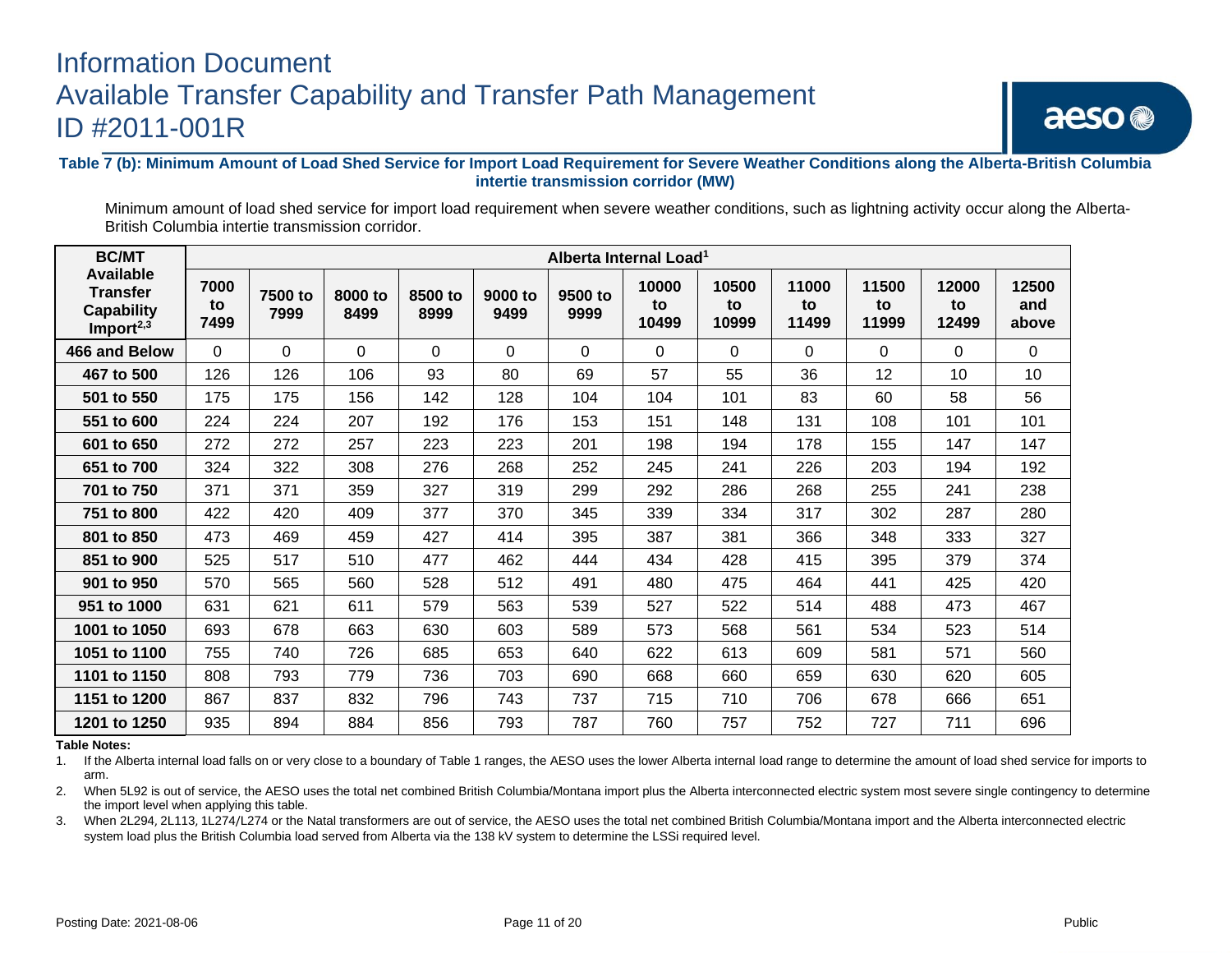### **5.4.2 The Alberta to the combined British Columbia and Montana operating limit for export**

The British Columbia and Montana to Alberta system operating limits for export under various system conditions are given in Table 8(a) and Table 8(b) below.

### **Table 8(a): Alberta to Combined British Columbia and Montana Operating Limit for Export Summer Season (May 1– October 31) (MW)**

|                          | <b>System Normal Export</b> | 1201L <sup>1</sup>    | Path 1                |  |
|--------------------------|-----------------------------|-----------------------|-----------------------|--|
|                          | <b>Limit</b>                | <b>Out of Service</b> | <b>Out of Service</b> |  |
| Alberta Internal<br>Load | 1000                        | 80                    |                       |  |

**Table Note:**

1. When 1114L (102S Langdon-520S Bennet) or Bennett 520S 500 kV / 240 kV transformer is out of service, 1201L is also out of service.

### **Table 8(b): Alberta to Combined British Columbia and Montana Operating Limit for Export Winter Season (November 1 – April 30) (MW)**

|                       | <b>System Normal</b> | 1201L <sup>1</sup>    | Path 1                |
|-----------------------|----------------------|-----------------------|-----------------------|
|                       | <b>Export Limit</b>  | <b>Out of Service</b> | <b>Out of Service</b> |
| Alberta Internal Load | 1000                 | 80                    |                       |

**Table Note:**

1. When 1114L (102S Langdon-520S Bennet) or Bennett 520S 500 kV / 240 kV transformer is out of service, 1201L is also out of service.

### **5.4.3 The Alberta (British Columbia/Montana/Saskatchewan) Operating Limit for Export**

The AESO calculates the summer system operating limit for export from Alberta by adding the results derived from Table 4(b), which describes the Alberta to Saskatchewan total transfer capability for export, to the results of Table 8(a), which defines the maximum summer export system operating limits affecting the combination of the British Columbia and Montana transfer paths.

The AESO calculates the winter system operating limit for export from Alberta by adding the results derived from Table 4(b), which describes the Alberta to Saskatchewan total transfer capability for export, to the results of Table 8(b), which defines the maximum winter export system operating limits affecting the combination of the British Columbia and Montana transfer paths.

### **5.4.4 The Alberta (British Columbia/Montana/Saskatchewan) Operating limit for Import**

The AESO calculates the system operating limit for import into Alberta by adding the results derived from Table 4(a), which describes the Alberta to Saskatchewan total transfer capability for import, to the results of Tables 6(a) and 6(b), which defines the maximum import system operating limits affecting the combination of the British Columbia and Montana transfer paths.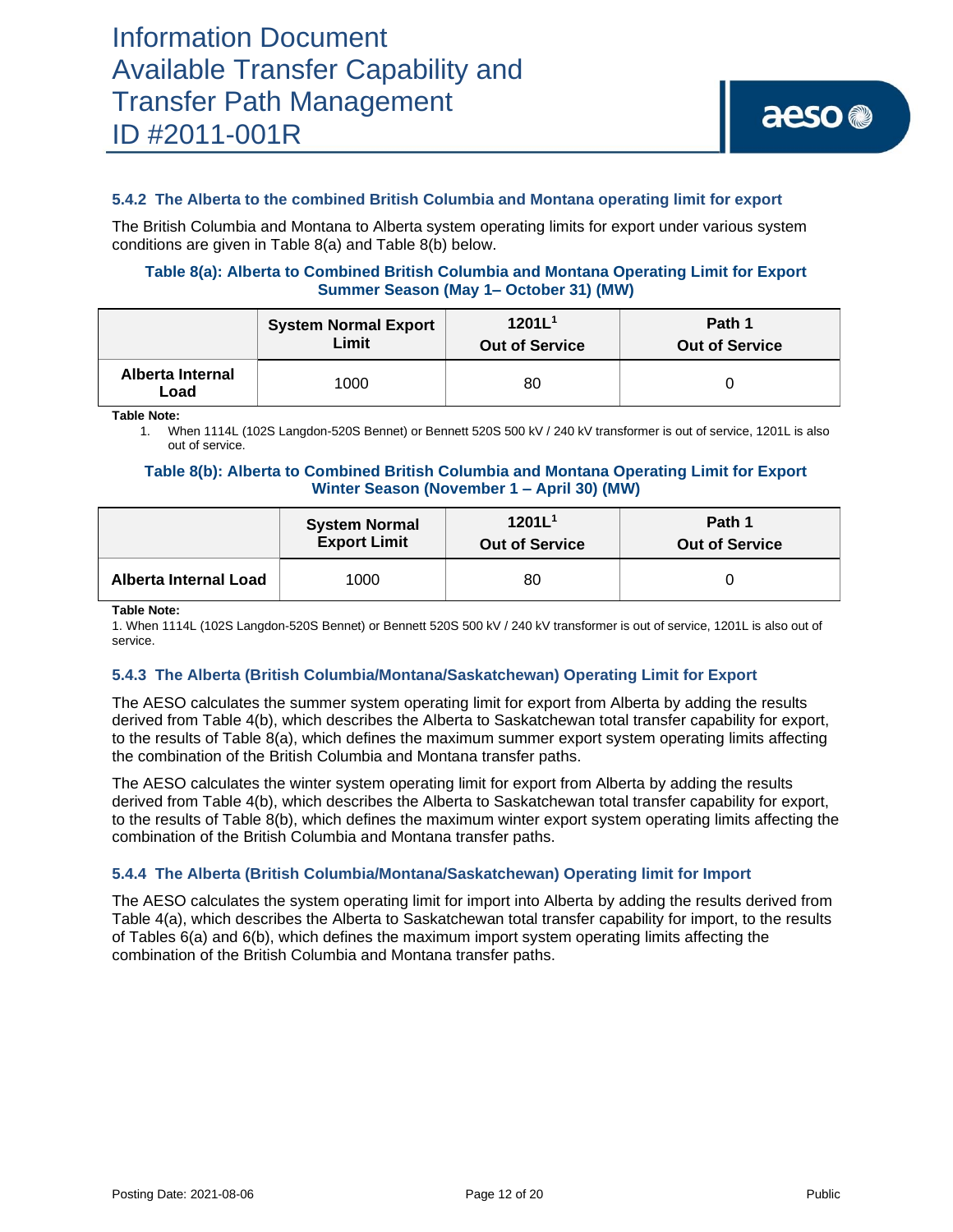### **6 Submission of Interchange Transaction Bids and Offers by Pool Participants**

This section provides information on subsection 5 of Section 203.6.

Subsection 5 of Section 203.6 may be read together with other general bid, offer and dispatch provisions contained in Division 203, Energy Market, of the existing ISO rules. In this regard, the AESO encourages Section 203.3 of the ISO rules, *Energy Restatements* to be read in concert with Section 203.6 and that an importing pool participant must continue to submit offers for their available capability, in accordance with Section 203.3.

### **7 Validation of E-tags by the AESO**

This section provides information on subsection 7 of Section 203.6.

Any balancing authority or transmission provider impacted by an interchange transaction schedule has its own criteria, priorities and timelines and the authority to validate and deny an e-tag. In current practice, some adjacent balancing authorities curtail e-tag transactions up to 15 minutes prior to the settlement interval according to their priority order to ensure that the total of the schedules submitted are within capacity limits. However, the AESO takes steps at approximately 15 minutes prior to the settlement interval to address any constraint that continues to exist even if the adjacent balancing authority is still in the process of taking action. The balancing authorities adjacent to the AESO are BC Hydro, SaskPower and Northwestern Energy.

### **8 Interchange Schedules and Dispatches by the AESO**

This section provides information on subsection 8 of Section 203.6.

The current ramp rates for hourly fixed transactions are as follows, but may be subject to change based on agreement between the AESO and the adjacent balancing authority:

- (a) the Alberta-Saskatchewan interchange ramping duration is 10 minutes and ramping starts 5 minutes before the interchange schedule start time and end time;
- (b) the Alberta-British Columbia interchange ramping duration is 20 minutes and ramping starts 10 minutes before the interchange schedule start time and end time; and
- (c) the Alberta-Montana interchange ramping duration is 20 minutes and ramping starts 10 minutes before the interchange schedule start time and end time.

### **9 Available Transfer Capability Allocations for Transfer Paths**

This section provides information on subsection 10 of Section 203.6.

### **9.1 Allocation examples**

The following is intended to provide examples of the available transfer capability allocations for transfer paths set out in subsection 10 of Section 203.6. In these examples, assume the AESO determined the following available transfer capability limits based on the procedure detailed in subsection 2 of Section 203.6.

Import capability limits and export capability limits in Table 9 below are for the example purposes only, and are not meant to imply any particular ongoing or expected future limitations. Please refer to sections 4 and 5 of this information document for more detail regarding the calculation of import capability limits and export capability limits.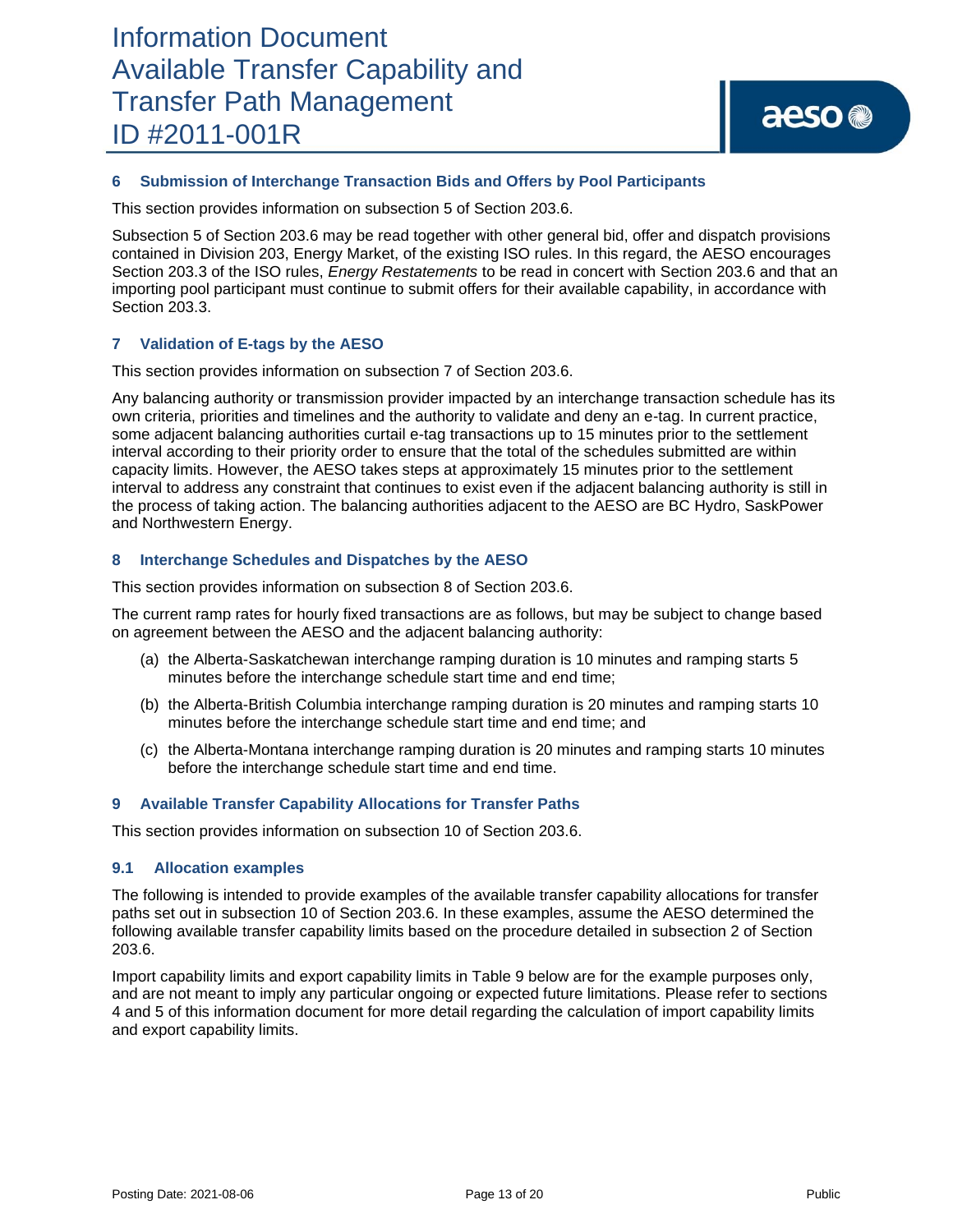|  |  |  | <b>Table 9: Capability Limits Illustration (MW)</b> |  |  |
|--|--|--|-----------------------------------------------------|--|--|
|--|--|--|-----------------------------------------------------|--|--|

| <b>Transfer Path</b>                                                  | <b>Import Available Transfer</b><br>Capability (TTC – TRM <sub>s</sub> ) | <b>Export Available Transfer</b><br>Capability (TTC – TRM <sub>s</sub> ) |
|-----------------------------------------------------------------------|--------------------------------------------------------------------------|--------------------------------------------------------------------------|
| <b>British Columbia intertie</b>                                      | 600                                                                      | 600                                                                      |
| Montana intertie                                                      | 300                                                                      | 300                                                                      |
| Saskatchewan intertie                                                 | 150                                                                      | 150                                                                      |
| Grouping                                                              | <b>Import Capability Limit</b><br>(operating limit - TRM)                | <b>Export Capability Limit</b><br>(operating limit - TRM)                |
| <b>Combined British</b><br>Columbia/Montana intertie                  | 600                                                                      | 600                                                                      |
| <b>Combined British</b><br>Columbia/Montana/Saskatchewan<br>interties | 725                                                                      | 600                                                                      |

### **Example 1 – All Limits Exceeded on Import**

Assume the following energy offers received at T-2 as referenced in subsection 5(1) of Section 203.6. Assume also that all import offers are priced at \$0/MWh and all exports at \$999.99/MWh:

| <b>British Columbia Intertie</b> |        |            | <b>Montana Intertie</b> |        |          | Saskatchewan Intertie |        |            |
|----------------------------------|--------|------------|-------------------------|--------|----------|-----------------------|--------|------------|
| Import                           | Export | <b>Net</b> | Import                  | Export | Net      | Import                | Export | <b>Net</b> |
| 1.000                            | 200    | 800        | 450                     |        | 450      | 200                   |        | 200        |
|                                  |        | (Import)   |                         |        | (Import) |                       |        | (Import)   |

| <b>Combined British Columbia/Montana</b><br><b>Interties</b> |        |                   |        | <b>Combined British</b> | <b>Columbia/Montana/Saskatchewan Interties</b> |
|--------------------------------------------------------------|--------|-------------------|--------|-------------------------|------------------------------------------------|
| Import                                                       | Export | <b>Net</b>        | Import | Export                  | <b>Net</b>                                     |
| 1.450                                                        | 200    | 1,250<br>(Import) | 1.650  | 200                     | 1.450<br>(Import)                              |

In accordance with subsection 10(1) of Section 203.6, the assessment of this example is as follows:

Based on energy offers received 2 hours prior to the settlement interval, all three individual transfer paths would exceed their available transfer capability limits if the interchange transactions were realized during the settlement interval. Additionally, both the combined British Columbia/Montana and combined British Columbia/Montana/Saskatchewan capability limits would be exceeded. Therefore, the AESO determines and posts individual transfer path available transfer capability allocations by adjusting allocation transmission reliability margin (TRMa) values as detailed in section 5 of this information document.

The AESO must make available transfer capability allocation calculations in accordance with subsection 10(2)(a) of Section 203.6, so net import volumes for each individual transfer path are first compared to the respective transfer path import available transfer capability limit and, if the net import volume exceeds the respective transfer path import available transfer capability limit, the allocation is set at that limit. After this step, the individual transfer path allocations would provided in the table below: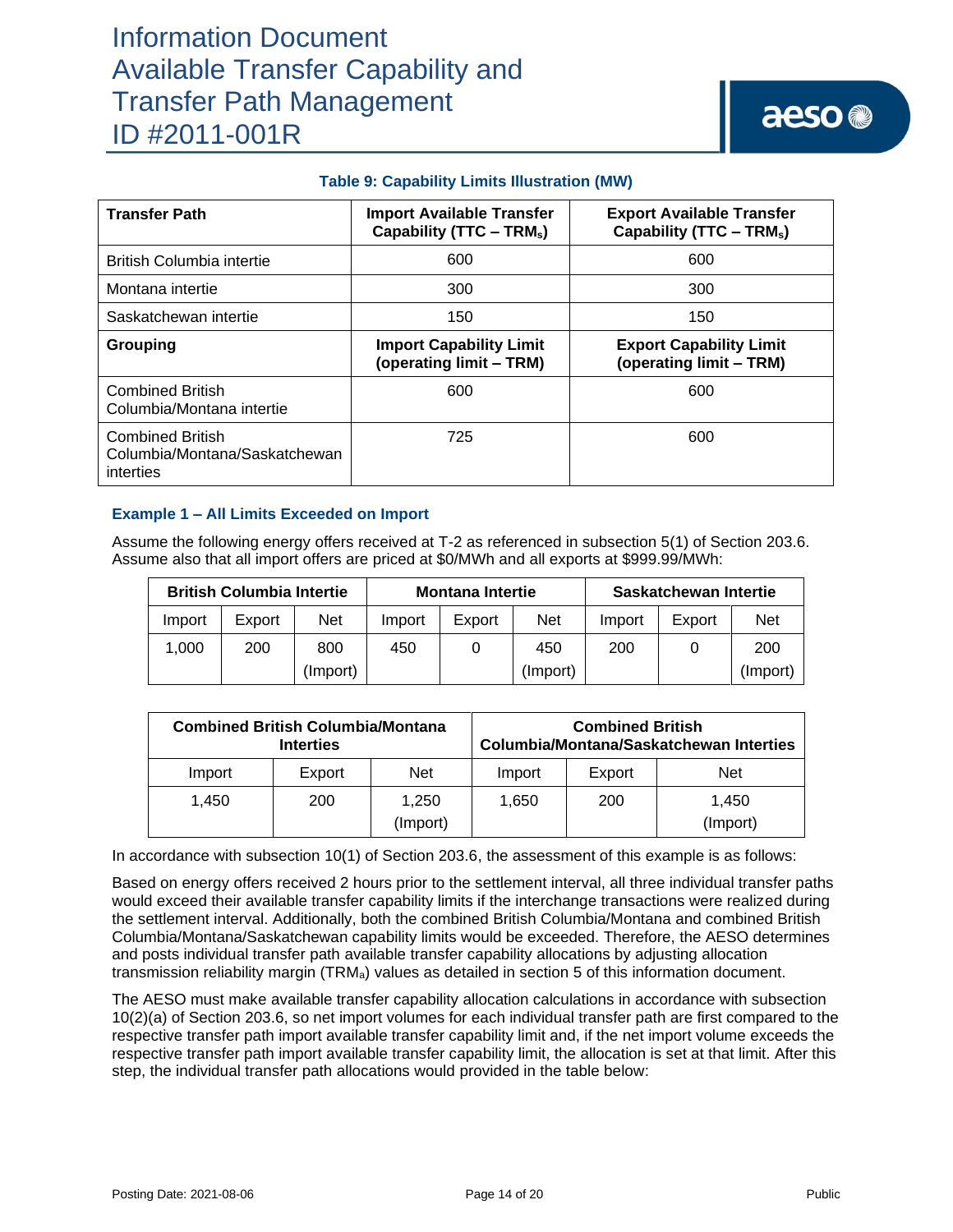| <b>British Columbia intertie</b> | 600 MW (Import) |  |  |
|----------------------------------|-----------------|--|--|
| Montana intertie                 | 300 MW (Import) |  |  |
| Saskatchewan intertie            | 150 MW (Import) |  |  |

In accordance with subsection 10(2)(b) and (c) of Section 203.6, the combined allocations for the British Columbia and Montana interties are compared to the combined British Columbia/Montana capability limit. In this example, the combined allocation is a net import of 900 MW, while the combined British Columbia/Montana import capability limit is 600 MW. A further allocation of capability on these two transfer paths is required such that their total allocation does not exceed 600 MW.

Furthermore, as all transactions are priced equally, the step under subsection 10(2)(c)(i) of Section 203.6 does not result in any change to the allocations calculated under subsection 10(2)(a) of Section 203.6. As there are equally priced transactions, allocations are reduced on a pro rata basis in accordance with subsection 10(2)(c)(ii) of Section 203.6 as follows:

the allocation resulting from subsection 10(2)(a) of Section 203.6;

*divided*

by the sum from subsection 10(2)(b) of Section 203.6;

*multiplied* 

by the amount by which the combined British Columbia/Montana import capability limit is exceeded.

In this example, the reduction for the British Columbia intertie is:

600 / 900 x 300 = 200 MW

In this example, the reduction for the Montana Alberta intertie is:

300 / 900 x 300 = 100 MW

After completing the requirements of subsection 10(2)(c) of Section 203.6 are as follows:

| <b>British Columbia intertie</b> | 400 MW (Import) |
|----------------------------------|-----------------|
| Montana-Alberta intertie         | 200 MW (Import) |
| Saskatchewan intertie            | 150 MW (Import) |

In accordance with subsection 10(2)(d) and (e) of Section 203.6, the combined allocations for the British Columbia, Montana Alberta and Saskatchewan interties are now compared to the combined British Columbia/Montana/Saskatchewan capability limit. In this example, the combined allocation at this stage is a net import of 750 MW, while the combined British Columbia/Montana/Saskatchewan import capability limit is 725 MW. A further allocation of combined British Columbia/Montana/Saskatchewan capability on all three transfer paths is required such that their total allocation does not exceed 725 MW.

In this example, as all transactions are priced equally, the step under subsection  $10(2)(e)(i)$  of Section 203.6 does not result in any change to the allocations calculated under subsections 10(2)(a) or 10(2)(c) of Section 203.6. As there are equally priced transactions, allocations are reduced on a pro rata basis in accordance with subsection 10(2)(e)(ii) which proceeds as follows: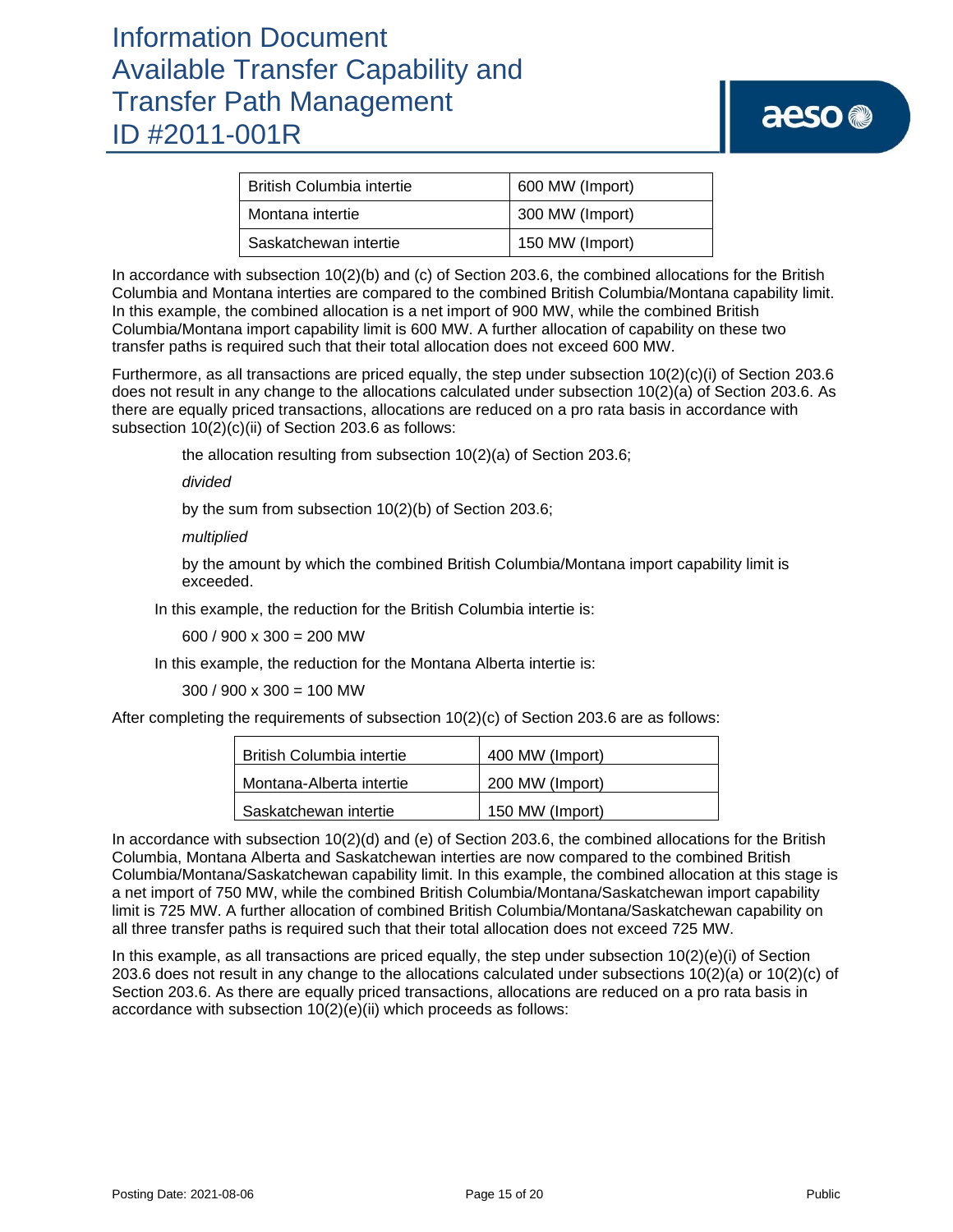# aeso<sup>®</sup>

the allocation resulting from subsections 10(2)(a) or 10(2)(c) of Section 203.6;

*divided*

by the sum from subsection 10(2)(d) of Section 203.;

*multiplied*

by the amount by which the combined British Columbia/Montana/Saskatchewan import capability limit is exceeded.

In this example, the reduction for British Columbia is:

400 / 750 x 25 = 13 MW

In this example, the reduction for Montana Alberta is:

 $200 / 750 \times 25 = 7$  MW

In this example, the reduction for Saskatchewan is:

 $150 / 750 \times 25 = 5$  MW

The resulting individual transfer path allocations after completing the requirements of subsection 10(2)(e) of Section 203.6 are as follows:

| British Columbia intertie | 387 MW (Import) |
|---------------------------|-----------------|
| Montana Alberta intertie  | 193 MW (Import) |
| Saskatchewan intertie     | 145 MW (Import) |

If interchange transactions were implemented in the volumes as allocated above, all individual transfer paths and relevant combinations of transfer paths would be within capability limits. The AESO would use the above available transfer capability allocations for the individual transfer paths in the determination of the allocation transmission reliability margin as described in section 5.4 above and would post them at approximately 85 minutes prior to the start of the settlement interval. The AESO would then use these allocations, if necessary, in the curtailment procedures described in subsection 11 of Section 203.6.

### **Example 2 – Wheel Through Transaction with Capability Limit Exceeded**

Assume the following energy offers are received at T-2 as referenced in subsection 5(1) of Section 203.6. Assume that all import offers are priced at \$0/MWh and all exports at \$999.99/MWh. In this case, the AESO identifies a wheel through transaction from Montana to British Columbia, as the same market participant submits an import offer and an export bid in the same volume, but across two separate interties.

| <b>British Columbia Intertie</b> |        | <b>Montana Alberta Intertie</b> |        |        | Saskatchewan Intertie |        |        |            |
|----------------------------------|--------|---------------------------------|--------|--------|-----------------------|--------|--------|------------|
| Import                           | Export | <b>Net</b>                      | Import | Export | <b>Net</b>            | Import | Export | <b>Net</b> |
| 800                              | 200    | 600                             | 200    |        | 200                   |        |        |            |
|                                  |        | (Import)                        |        |        | (Import)              |        |        |            |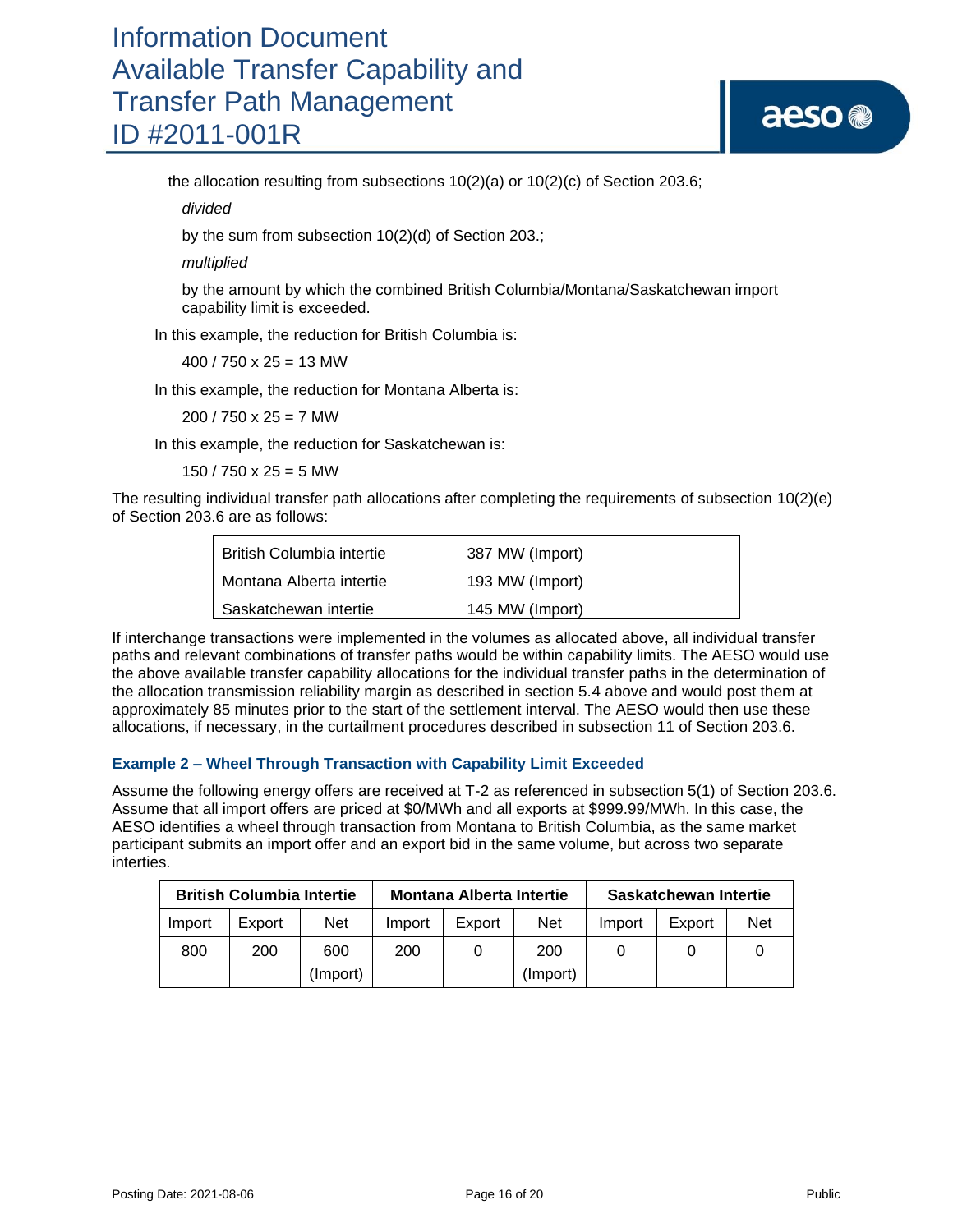| <b>British Columbia/Montana Combined</b> | <b>British</b><br>Columbia/Montana/Saskatchewan<br><b>Combined</b> |          |        |        |            |
|------------------------------------------|--------------------------------------------------------------------|----------|--------|--------|------------|
| Import                                   | Export                                                             | Net      | Import | Export | <b>Net</b> |
| 1.000                                    | 200                                                                | 800      | 1.000  | 200    | 800        |
|                                          |                                                                    | (Import) |        |        | (Import)   |

In accordance with subsection 10(1) of Section 203.6 the assessment of this example is as follows:

Based on energy offers received at T-2, all three individual transfer paths are within their available transfer capability limits if the interchange transactions were realized during the settlement interval. However, both the combined British Columbia/Montana import capability limit and the combined British Columbia/Montana/Saskatchewan import capability limit would be exceeded. Therefore, the AESO determines and posts individual transfer path available transfer capability allocations. As the AESO has identified a wheel through transaction from Montana Alberta to British Columbia and it does not result in the violation of the capability limits on either the Montana Alberta or British Columbia interties, the AESO excludes this transaction from the allocation calculation in accordance with subsection 10(1)(b) of Section 203.6.

The AESO makes available transfer capability allocation calculations in accordance with subsection 10(2)(a) of Section 203.6, so net import volumes for each individual transfer path are first compared to the respective transfer path available transfer capability limit and, if the net amount exceeds the limit, the allocation is set at the limit. After this step, the individual transfer path allocations would be:

| <b>British Columbia intertie</b> | 600 MW (Import) |
|----------------------------------|-----------------|
| Montana Alberta intertie         | 200 MW (Import) |
| Saskatchewan intertie            | 0 MW            |

In accordance with subsections  $10(2)(b)$  and (c) of Section 203., the combined allocations for the British Columbia and Montana Alberta interties are now compared to the combined British Columbia/Montana capability limit. In this example, the combined allocation is a net import of 800 MW, while the combined British Columbia/Montana import capability limit is 600 MW. A further allocation of available transfer capability on these two transfer paths is required such that their total allocation does not exceed 600 MW.

In this simple example, as all transactions are priced equally, the step under subsection  $10(2)(c)(i)$  of Section 203.6 does not result in any change to the allocations calculated under subsection 10(2)(a). As the AESO has identified a wheel through transaction from Montana Alberta, these volumes are excluded from the allocation calculations. After adjusting for the wheel through transaction, the allocation in accordance with subsection 10(2)(c)(ii) of Section 203.6 proceeds as follows:

the allocation resulting from subsection 10(2)(a) of Section 203.6;

*divided*

by the sum from subsection 10(2)(b) of Section 203.6;

*multiplied*

by the amount by which the combined British Columbia/Montana Alberta capability limit is exceeded.

In this example, the reduction for British Columbia is:

600 / (800 – wheel through of 200) x 200 = 200 MW

In this example, the reduction for Montana Alberta is:

 $(200 -$  wheel through of 200) /  $(800 -$  wheel through of 200) x 200 = 0 MW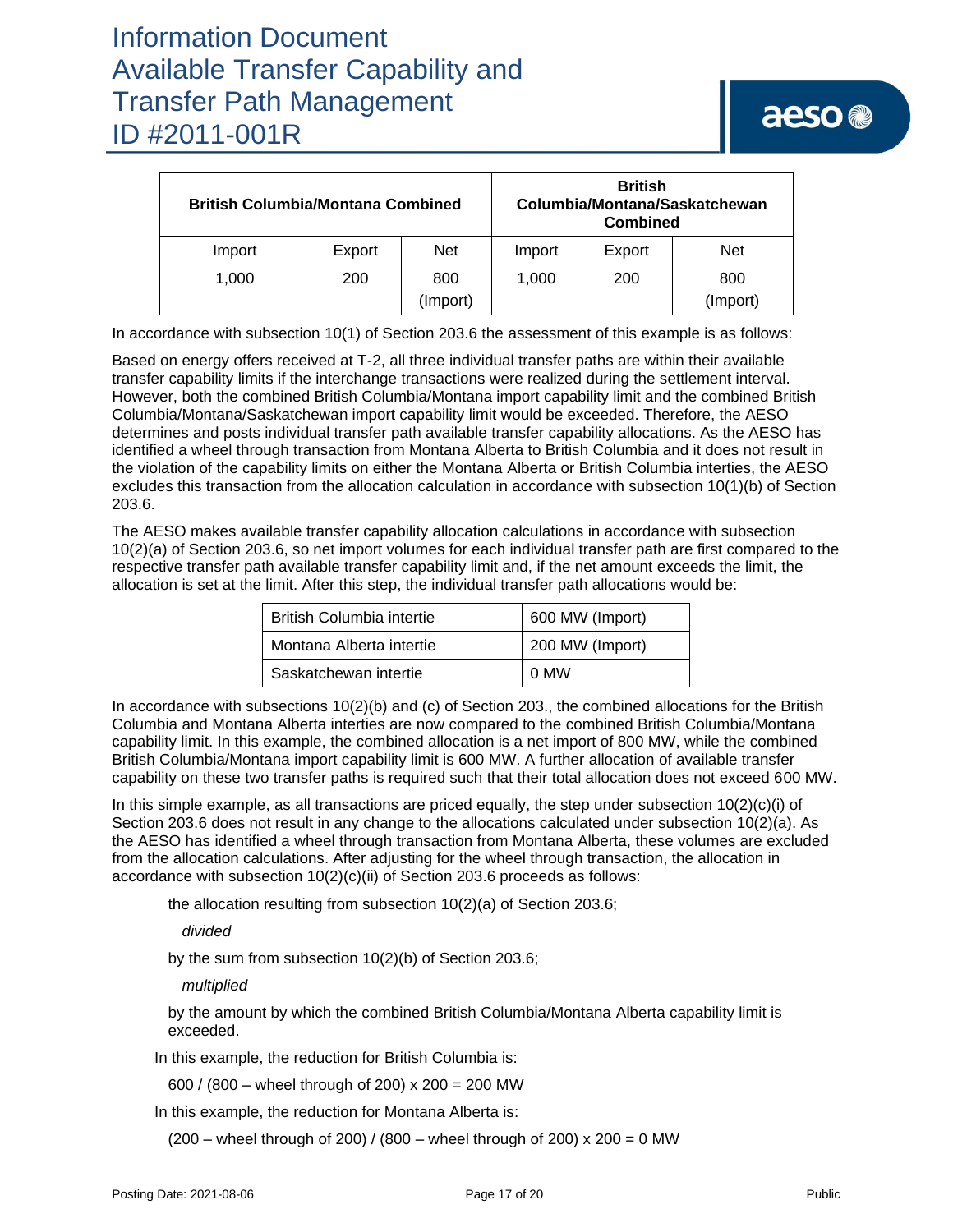The individual transfer path allocations after the application of subsection 10(2)(c) of Section 203.6 are as follows:

| <b>British Columbia intertie</b> | 400 MW (Import) |  |
|----------------------------------|-----------------|--|
| Montana Alberta intertie         | 200 MW (Import) |  |
| Saskatchewan intertie            | 0 MW            |  |

In accordance with the provisions of subsection  $10(2)(d)$  and (e) of Section 203.6, the combined allocations for the British Columbia, Montana Alberta and Saskatchewan interties are now compared to the combined British Columbia/Montana/Saskatchewan capability limit. In this wheel through example, the combined allocation at this stage is a net import of 600 MW while the combined British Columbia/Montana/Saskatchewan import capability limit is 725 MW, so no further allocation is required. If the AESO implemented interchange transactions in the volumes as allocated above, all individual transfer paths and relevant combinations of transfer paths would be within capability limits. The AESO would post the above available transfer capability allocations for the individual transfer paths at approximately 85 minutes prior to the start of the settlement interval. The AESO would then use these allocations, if necessary, in the curtailment procedures described in subsection 11 of Section 203.6.

### **10 Transfer Path Constraint Management**

This section provides information on subsection 11 of Section 203.6.

At any time at or after 15 minutes prior to the settlement interval the AESO determines whether any of the current available transfer capability or system operating limits are exceeded and if so, curtails the effective e-tags to the available transfer capability limits of the individual transfer paths. If the constraint still exists, the AESO curtails the effective e-tags on both the Alberta-British Columbia transfer path and the Alberta-Montana transfer path to the combined British Columbia/Montana capability limit. If the constraint still continues to exist, the AESO curtails e-tags to the combined British Columbia/Montana/Saskatchewan capability limit.

### **11 Unscheduled Flow Reduction and IRO-006-WECC-AB-2**

This section provides additional information on IRO-006-WECC-AB-2 which details the AESO's standards for managing unscheduled flows across a transfer path, further describing the impact to pool participants of the AESO acting to reduce or prevent additional unscheduled flow across a transfer path.

When a reduction to an interchange transaction is required to reduce unscheduled flow on a constrained qualified path, the sink control area can reduce the contributing interchange transaction or any other interchange transaction, provided the reduction achieves the equivalent effect on reducing unscheduled flow on the affected transfer path.

The AESO denies new e-tags submitted after an unscheduled flow event is declared with a transfer distribution factor on the qualified path in the qualified direction of 5% or more.

The AESO denies adjustments or extensions to (non-expired) or replacements of (expired) e-tags submitted after an unscheduled flow event is at step 4 (first level curtailment) or higher and with a transfer distribution factor on the qualified path in the qualified direction of 5% or more.

### **12 Intertie Restatements**

Pursuant to subsection 6(4) of Section 203.6, where a pool participant's transmission service is curtailed by a transmission provider, the pool participant is required to submit an energy restatement or an ancillary services restatement. The AESO recognizes that interchange transactions may be impacted by scheduling practices of different jurisdictions, and recommends the following courses of action to pool participants: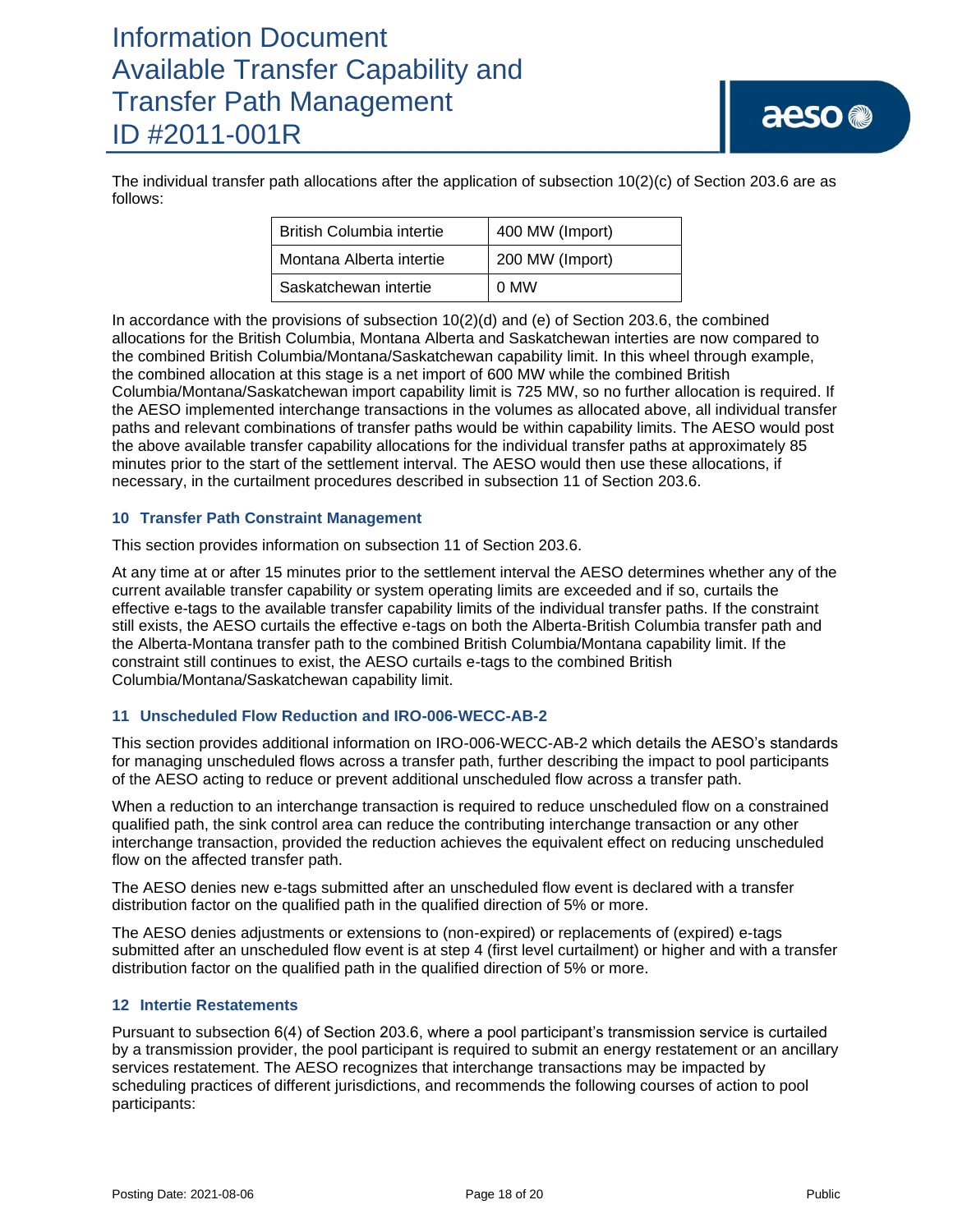- (a) For one or more curtailments that are issued prior to or at the settlement interval and that take effect at the start of the settlement interval, restate the associated offer or bid to the curtailed volume as soon as reasonably practicable after the curtailment is issued.
- (b) For one or more curtailments that take effect after the start of the settlement interval, make best efforts to restate the associated offer or bid to the curtailed volume at the time the curtailment becomes effective.
- (c) At the time a curtailment is no longer in effect, make best efforts to restate the associated offer or bid to any e-tag volume, in MW, taking into account any curtailment) that remains in effect for the associated offer or bid.

If the AESO expects the offer or bid at the close of the settlement interval to match any associated e-tags at the close of the settlement interval.

While the AESO recognizes that the energy restatement is of limited use to the AESO system controller as dispatches for the interties are issued based on e-tags, the energy restatement is required for other AESO downstream systems and processes including the energy market merit order, ancillary service merit order, market reporting and compliance tools and processes. The AESO may consider whether there is an option to automate energy restatements at a future time.

### **13 Internal Most Severe Single Contingency reduction during a 1201L outage**

When 1201L is out of service, and to reduce the risk of underfrequency load shed, the most severe single contingency for generators and transmission elements within the interconnected electric system is reduced from 466 MW to 425 MW based on current engineering studies.

The AESO may reduce the most severe single contingency:

- (a) 24 hours after an unplanned 1201L outage; or
- (b) a planned 1201L "Continuous" outage that lasts longer than 24 hours in accordance with the *Alberta Electric System Operator System Co-ordination Plan Approved Outages* list.

| <b>Posting Date</b> | <b>Description of Changes</b>                                                                                                                                              |
|---------------------|----------------------------------------------------------------------------------------------------------------------------------------------------------------------------|
| 2021-08-06          | Added Section 13 for internal most severe single contingency reduction during a 1201L outage.<br>Updated throughout to align document to current AESO drafting principles. |
| 2021-03-04          | Limit change to Table 7a: Minimum Amount of Load Shed Service for Import Load Requirement<br>based on Ops Engineering study results.                                       |
| 2020-11-09          | Limit change to Table 1b from 700-780MW based on Ops Engineering study results                                                                                             |
| 2020-08-12          | Updated to reflect changes to import ATC due to inclement weather and real-time system inertia.                                                                            |
| 2020-06-23          | Updated Table 7 with newly implemented LSSi values<br>Added various table note(s) pertaining to 1201L outage<br>Administrative amendments                                  |
| 2018-07-20          | Updated Table 7 with newly implemented LSSi values<br>Updated Table 5(a) and the associated "Notes" section                                                                |
| 2018-06-01          | Addition of Table 7b which included the new LSSi values as of 10:00 am July 3, 2018                                                                                        |
| 2017-06-15          | Updated section 12                                                                                                                                                         |
| 2017-06-01          | Updated Tables 1(a), 1(b), 2(a), 2b, 5(a), 5(b), 6(a), 6(b), 8(a), 8(b) for Path 1 out-of-service TTC;<br>Updated section 2 and section 12; and                            |